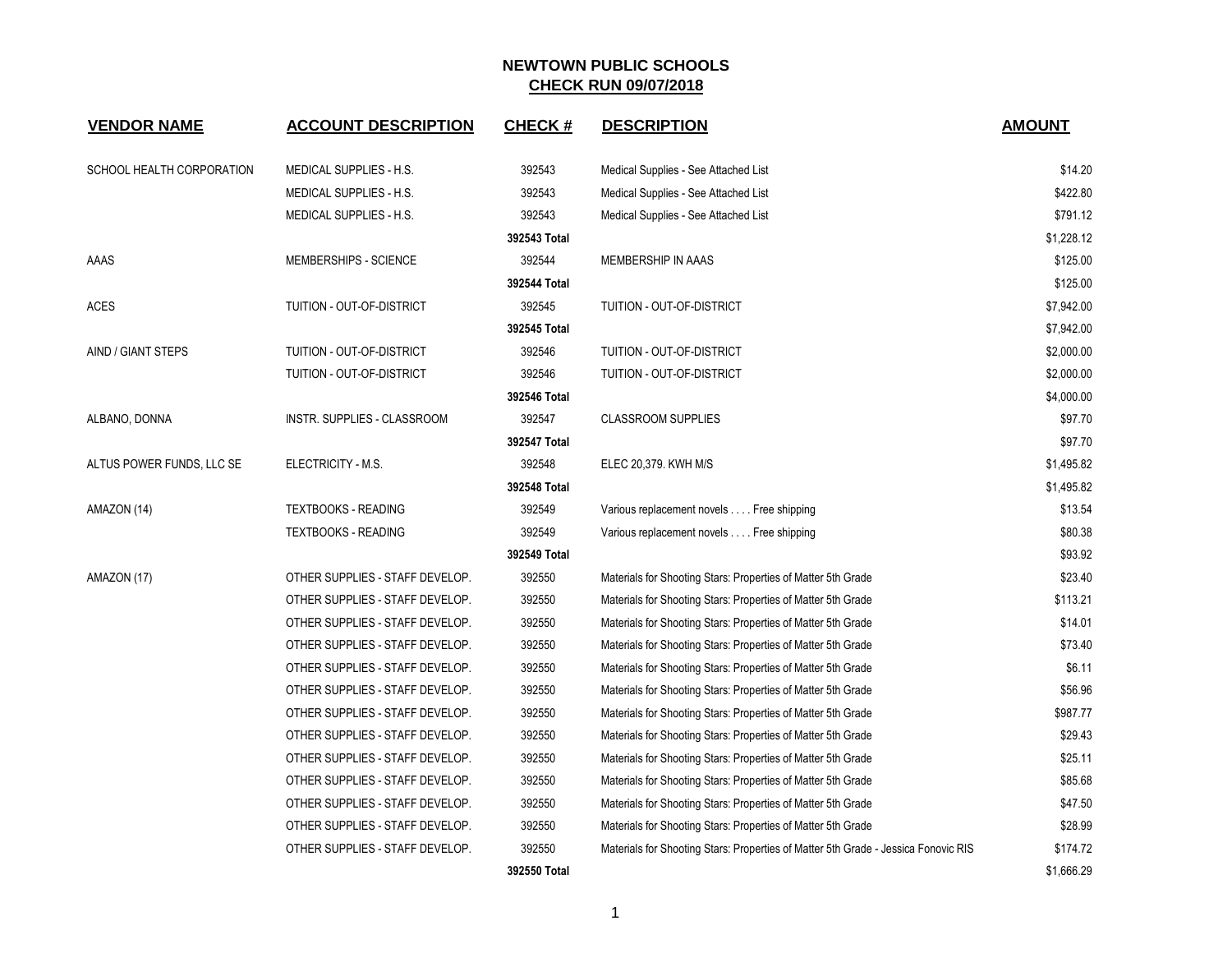| <b>VENDOR NAME</b>          | <b>ACCOUNT DESCRIPTION</b>       | <b>CHECK#</b> | <b>DESCRIPTION</b>                                         | <b>AMOUNT</b> |
|-----------------------------|----------------------------------|---------------|------------------------------------------------------------|---------------|
|                             |                                  |               |                                                            |               |
| AMAZON (9)                  | INSTR. SUPPLIES - ENGLISH        | 392551        | Holmes Lil Blizzard 8 inch Fan                             | \$14.99       |
|                             | <b>INSTR. SUPPLIES - SCIENCE</b> | 392551        | Hobby zone Sport Cub S RTFRC airplane with SAFE Technology | \$259.98      |
|                             |                                  | 392551 Total  |                                                            | \$274.97      |
| AMERICAN ASSOCIATION OF P   | MEMBERSHIPS - SCIENCE            | 392552        | <b>MEMBERSHIP AAPT</b>                                     | \$126.00      |
|                             |                                  | 392552 Total  |                                                            | \$126.00      |
| AMERICAN CHEMICAL SOCIETY   | MEMBERSHIPS - SCIENCE            | 392553        | MEMBERSHIP FOR AACT                                        | \$50.00       |
|                             |                                  | 392553 Total  |                                                            | \$50.00       |
| AQUARION WATER COMPANY OF   | WATER - H.                       | 392554        | WATER 200332183 4 THOU GAL                                 | \$219.58      |
|                             | WATER - S.H.                     | 392554        | WATER 200391787 98 THOU GAL                                | \$902.48      |
|                             | WATER - S.H.                     | 392554        | WATER 200389638 S/H FIRE LINE                              | \$181.65      |
|                             | WATER - M.G.                     | 392554        | WATER 200331002 4 THOU GAL                                 | \$219.58      |
|                             | WATER - M.G.                     | 392554        | WATER 200330675 M/G FIRE LINE                              | \$194.18      |
|                             | WATER - M.S.                     | 392554        | WATER 200330637 18 THOU GAL                                | \$303.56      |
|                             | WATER - H.S.                     | 392554        | WATER 200327318 H/S FIRE LINE                              | \$187.92      |
|                             | WATER - H.S.                     | 392554        | WATER 200328870 414 THOU GAL                               | \$2,672.22    |
|                             | WATER - H.S.                     | 392554        | WATER 200328345 106 THOU GAL                               | \$824.70      |
|                             | WATER - H.S.                     | 392554        | WATER 200331205 1THOU GAL                                  | \$37.63       |
|                             |                                  | 392554 Total  |                                                            | \$5,743.50    |
| <b>BAILEY, JESSE</b>        | STAFF TRAIN. - B&G ADMIN.        | 392555        | CT EL ELEC LICENSE                                         | \$150.00      |
|                             |                                  | 392555 Total  |                                                            | \$150.00      |
| BEST ROUND GOLF CAR REPAIR  | <b>INSTR. SUPPLIES - SPORTS</b>  | 392556        | Ref Inv# 11820 Utility Box for Trainers Golf Cart          | \$650.00      |
|                             |                                  | 392556 Total  |                                                            | \$650.00      |
| <b>BIBLIOTHECA LLC</b>      | CONTRACTED SERV. - LIBRARY       | 392557        | Annual Support and Maintenance Renewal. Contract           | \$1,183.35    |
|                             |                                  | 392557 Total  |                                                            | \$1,183.35    |
| <b>BIO RAD LABORATORIES</b> | <b>INSTR. SUPPLIES - SCIENCE</b> | 392558        | MINI-SUB CELL GT CELL, WITH 7 X 7 TRAY 166-4270EDU         | \$997.72      |
|                             | <b>INSTR. SUPPLIES - SCIENCE</b> | 392558        | <b>SHIPPING</b>                                            | \$40.00       |
|                             |                                  | 392558 Total  |                                                            | \$1,037.72    |
| <b>BLICK ART MATERIALS</b>  | <b>INSTR. SUPPLIES - ART</b>     | 392559        | Supplies Art Free shipping                                 | \$353.31      |
|                             | <b>INSTR. SUPPLIES - ART</b>     | 392559        | Art Supplies, see attached                                 | \$548.37      |
|                             | <b>INSTR. SUPPLIES - ART</b>     | 392559        | Crayola WC 16-C Item #D00309-0009                          | \$65.50       |
|                             | <b>INSTR. SUPPLIES - ART</b>     | 392559        | Richeson Bulk W/C Paper 12x18<br>Item #C09605-1006         | \$112.98      |
|                             | <b>INSTR. SUPPLIES - ART</b>     | 392559        | Silver Scratch Art 8.5.x11<br>Item #C13516-1095            | \$65.94       |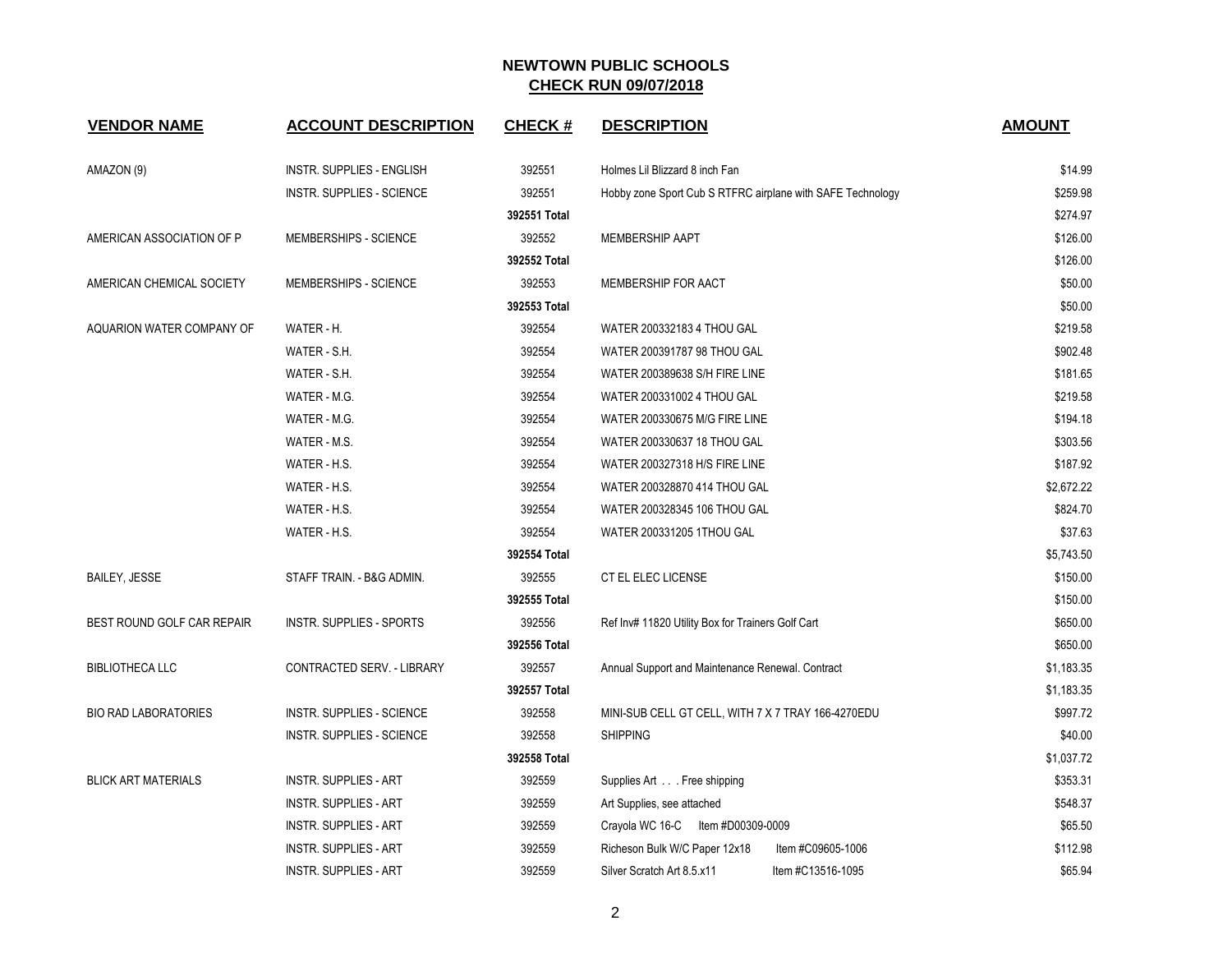| <b>VENDOR NAME</b>               | <b>ACCOUNT DESCRIPTION</b>          | <b>CHECK#</b> | <b>DESCRIPTION</b>                                                       | <b>AMOUNT</b> |
|----------------------------------|-------------------------------------|---------------|--------------------------------------------------------------------------|---------------|
| <b>BLICK ART MATERIALS</b>       | <b>INSTR. SUPPLIES - ART</b>        | 392559        | Pack of 100 Sheets Printmaking Paper Item#D14012-1023                    | \$6.29        |
|                                  | <b>INSTR. SUPPLIES - ART</b>        | 392559        | Prang Fine Line Markers 96 Tub<br>Item #D22308-1096                      | \$13.79       |
|                                  | <b>INSTR. SUPPLIES - ART</b>        | 392559        | 120Ct Economy Camel Rounds<br>Item #D06220-1120                          | \$44.95       |
|                                  | <b>INSTR. SUPPLIES - ART</b>        | 392559        | Assorted items for use in Art classes. Priced per CT Bid. Free ship      | \$29.76       |
|                                  | <b>INSTR. SUPPLIES - ART</b>        | 392559        | Assorted items for use in Art classes. Priced per CT Bid. Free ship      | (\$29.76)     |
|                                  | <b>INSTR. SUPPLIES - ART</b>        | 392559        | Assorted items for use in Art classes. Priced per CT Bid. Free ship      | \$1,180.94    |
|                                  | <b>INSTR. SUPPLIES - ART</b>        | 392559        | Blending stumps, Item 22866-1059                                         | \$41.00       |
|                                  | <b>INSTR. SUPPLIES - ART</b>        | 392559        | Prismacolor tin set of 36 Item 20506-0036                                | \$755.40      |
|                                  | <b>INSTR. SUPPLIES - ART</b>        | 392559        | Blycrylic Metallic Soft Gold paint. Free ship Priced per consortium bid. | \$28.65       |
|                                  |                                     | 392559 Total  |                                                                          | \$3,217.12    |
| <b>PRIVATE</b>                   | TUITION - OUT-OF-DISTRICT           | 392560        | TUITION - OUT-OF-DISTRICT                                                | \$12,500.00   |
|                                  |                                     | 392560 Total  |                                                                          | \$12,500.00   |
| <b>BROOKS ENVIRONMENTAL CONS</b> | PROF. SERV. - B. & G.               | 392561        | MOLD TESTING ROOM F120 - NHS                                             | \$1,565.00    |
|                                  |                                     | 392561 Total  |                                                                          | \$1,565.00    |
| <b>BUTCHER'S BEST MARKET LLC</b> | STAFF TRAIN. - ADMIN.               | 392562        | Staff luncheon 8/24/18 Inv # 217478                                      | \$729.00      |
|                                  |                                     | 392562 Total  |                                                                          | \$729.00      |
| CANFIELD, CHRISTIAN              | CONTRACTED SERV. - SCIENCE          | 392563        | <b>MEMBERSHIP</b>                                                        | \$297.99      |
|                                  |                                     | 392563 Total  |                                                                          | \$297.99      |
| CAROLINA BIOLOGICAL              | INSTR. SUPPLIES - CLASSROOM         | 392564        | STC Living Materials Item# 972800A                                       | \$49.62       |
|                                  | INSTR. SUPPLIES - CLASSROOM         | 392564        | See attached, beetles, living materials -ecosystems, lady bugs           | \$473.85      |
|                                  |                                     | 392564 Total  |                                                                          | \$523.47      |
| <b>CES</b>                       | TUITION - OUT-OF-DISTRICT           | 392565        | TUITION - OUT-OF-DISTRICT                                                | \$59,936.00   |
|                                  | TUITION - OUT-OF-DISTRICT           | 392565        | TUITION - OUT-OF-DISTRICT                                                | \$59,936.00   |
|                                  |                                     | 392565 Total  |                                                                          | \$119,872.00  |
| CHARTER COMMUNICATION            | <b>TELEPHONE &amp; CABLE</b>        | 392566        | SERV 2018/19                                                             | \$2,271.95    |
|                                  |                                     | 392566 Total  |                                                                          | \$2,271.95    |
| CIACCIA, WAYNE                   | <b>B&amp;G SUPPLIES - CUSTODIAL</b> | 392567        | SHOES (90831)                                                            | \$139.90      |
|                                  |                                     | 392567 Total  |                                                                          | \$139.90      |
| <b>CMEA</b>                      | CONTRACTED SERV. - MUSIC            | 392568        | CMEA SCHOOL ASSOCIATION FEE                                              | \$350.00      |
|                                  |                                     | 392568 Total  |                                                                          | \$350.00      |
| <b>CONN CUSTOM AQUATICS LLC</b>  | B. & G. REPAIRS - H.S.              | 392569        | START UP SWIMMING POOL - NHS                                             | \$982.00      |
|                                  |                                     | 392569 Total  |                                                                          | \$982.00      |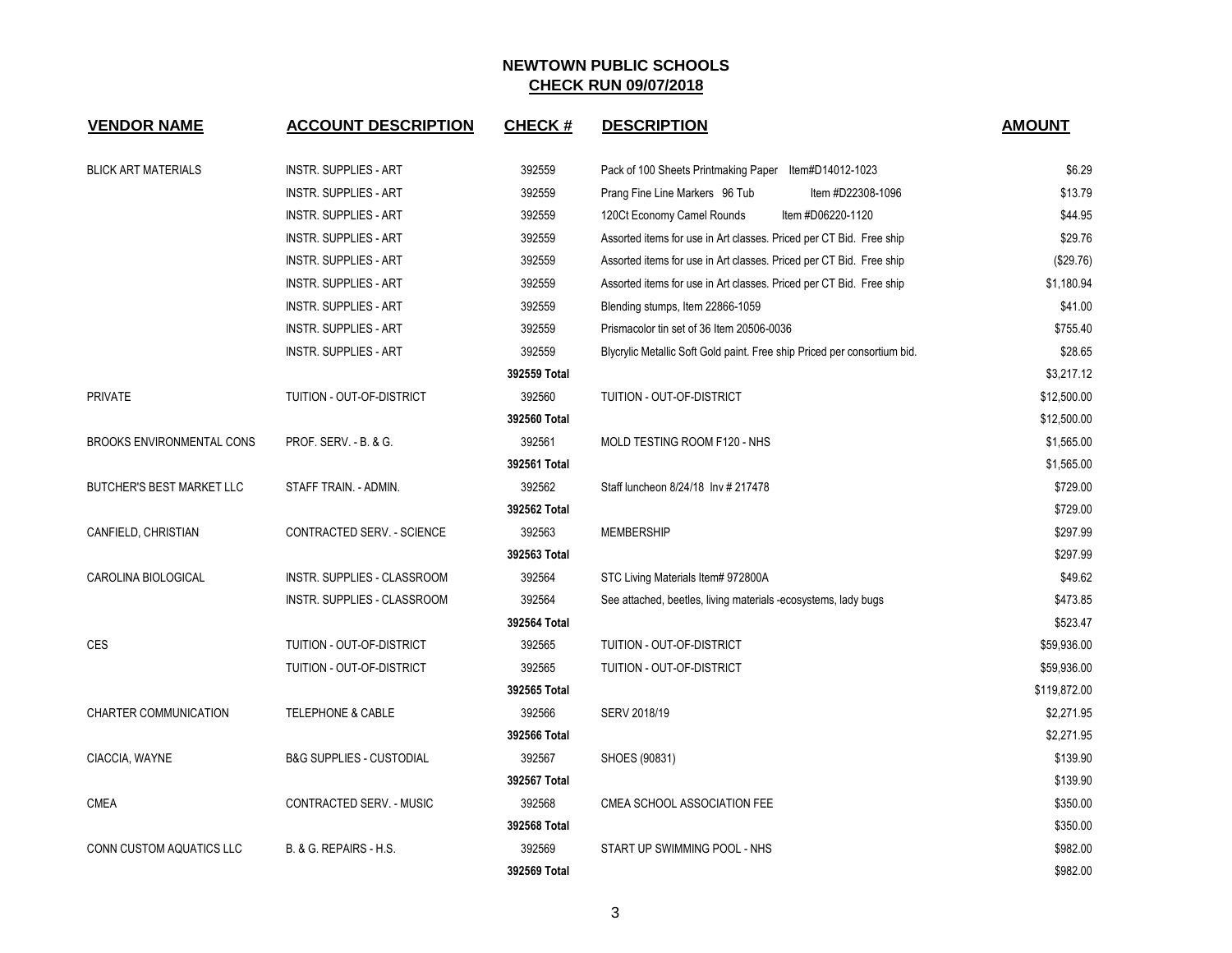| <b>VENDOR NAME</b>                 | <b>ACCOUNT DESCRIPTION</b>       | <b>CHECK#</b> | <b>DESCRIPTION</b>                                                 | <b>AMOUNT</b> |
|------------------------------------|----------------------------------|---------------|--------------------------------------------------------------------|---------------|
| CPI (CRISIS PREVENTION IN          | STAFF TRAIN. - PUPIL SERV.       | 392570        | RENEWAL FOR TRAINER                                                | \$150.00      |
|                                    |                                  | 392570 Total  |                                                                    | \$150.00      |
| <b>CREATIVE MUSIC &amp; ARTS L</b> | INSTR. SUPPLIES - MUSIC          | 392571        | Gape of Dunloe FJH                                                 | \$36.00       |
|                                    | <b>INSTR. SUPPLIES - MUSIC</b>   | 392571        | Strawberry Jam Session                                             | \$40.50       |
|                                    | <b>INSTR. SUPPLIES - MUSIC</b>   | 392571        | Presude & Fuque FJH Balmages 10066325                              | \$36.00       |
|                                    | <b>INSTR. SUPPLIES - MUSIC</b>   | 392571        | Attack! Kendor Frizzi 10185981                                     | \$40.50       |
|                                    | <b>INSTR. SUPPLIES - MUSIC</b>   | 392571        | Kings Court Alfred Susan Day 10026999                              | \$41.40       |
|                                    | INSTR. SUPPLIES - MUSIC          | 392571        | Presto! Highland/Etling 10594959                                   | \$41.40       |
|                                    | <b>INSTR. SUPPLIES - MUSIC</b>   | 392571        | Fiesta Time - 10872108                                             | \$37.80       |
|                                    | <b>INSTR. SUPPLIES - MUSIC</b>   | 392571        | Guest Soloist 10280312                                             | \$41.40       |
|                                    | INSTR. SUPPLIES - MUSIC          | 392571        | Folk String (String Bass) 5973735  Free shipping                   | \$5.35        |
|                                    | <b>INSTR. SUPPLIES - MUSIC</b>   | 392571        | Folk Strings (Viola) 5973733                                       | \$5.35        |
|                                    | <b>INSTR. SUPPLIES - MUSIC</b>   | 392571        | Rightly Low 10700112                                               | \$40.50       |
|                                    | <b>INSTR. SUPPLIES - MUSIC</b>   | 392571        | Burst! Balmages FJH                                                | \$36.00       |
|                                    | <b>INSTR. SUPPLIES - MUSIC</b>   | 392571        | This is Me 10910670                                                | \$40.50       |
|                                    | INSTR. SUPPLIES - MUSIC          | 392571        | This Train - Everything String 2473791                             | \$46.80       |
|                                    | INSTR. SUPPLIES - MUSIC          | 392571        | The Banana Boat Song Traditional 10752112                          | \$40.50       |
|                                    | INSTR. SUPPLIES - MUSIC          | 392571        | String Training Bk 1 Griesinger Wingert Jones (value pk) 10846081  | \$107.95      |
|                                    | <b>INSTR. SUPPLIES - MUSIC</b>   | 392571        | A Salty Sailor s Song - Keith Sharp - FJH 2701808                  | \$36.00       |
|                                    | <b>INSTR. SUPPLIES - MUSIC</b>   | 392571        | Zombie Dance - M Story - Alfred 10872172 Free shipping             | \$37.80       |
|                                    |                                  | 392571 Total  |                                                                    | \$711.75      |
| <b>CURRICULUM ASSOCIATE LLC</b>    | INSTR. SUPPLIES - CLASSROOM      | 392572        | Quick Word Everyday Writers Student Books, Order # WS 132, Grade 2 | \$108.12      |
|                                    | INSTR. SUPPLIES - CLASSROOM      | 392572        | Shipping and Handling Charges                                      | \$12.99       |
|                                    | INSTR. SUPPLIES - CLASSROOM      | 392572        | Quick Words (Yellow Book) Item#9780891875390                       | \$151.37      |
|                                    |                                  | 392572 Total  |                                                                    | \$272.48      |
| DELL MARKETING L.P.                | EQUIPMENT - INFO. TECH.          | 392573        | <b>Chrome Education License</b>                                    | \$606.72      |
|                                    | EQUIPMENT - INFO. TECH.          | 392573        | Chromebook 13 in, i3 4GB Memory and 32GB SSD - Touch               | \$8,880.96    |
|                                    |                                  | 392573 Total  |                                                                    | \$9,487.68    |
| DEMCO INC.                         | INSTR. SUPPLIES - CLASSROOM      | 392574        | Reading Materials 2018/2019 (See Attached)                         | \$137.88      |
|                                    | <b>INSTR. SUPPLIES - SCIENCE</b> | 392574        | 2 Luxor Carts (red) and (blue) plus shipping                       | \$413.88      |
|                                    |                                  | 392574 Total  |                                                                    | \$551.76      |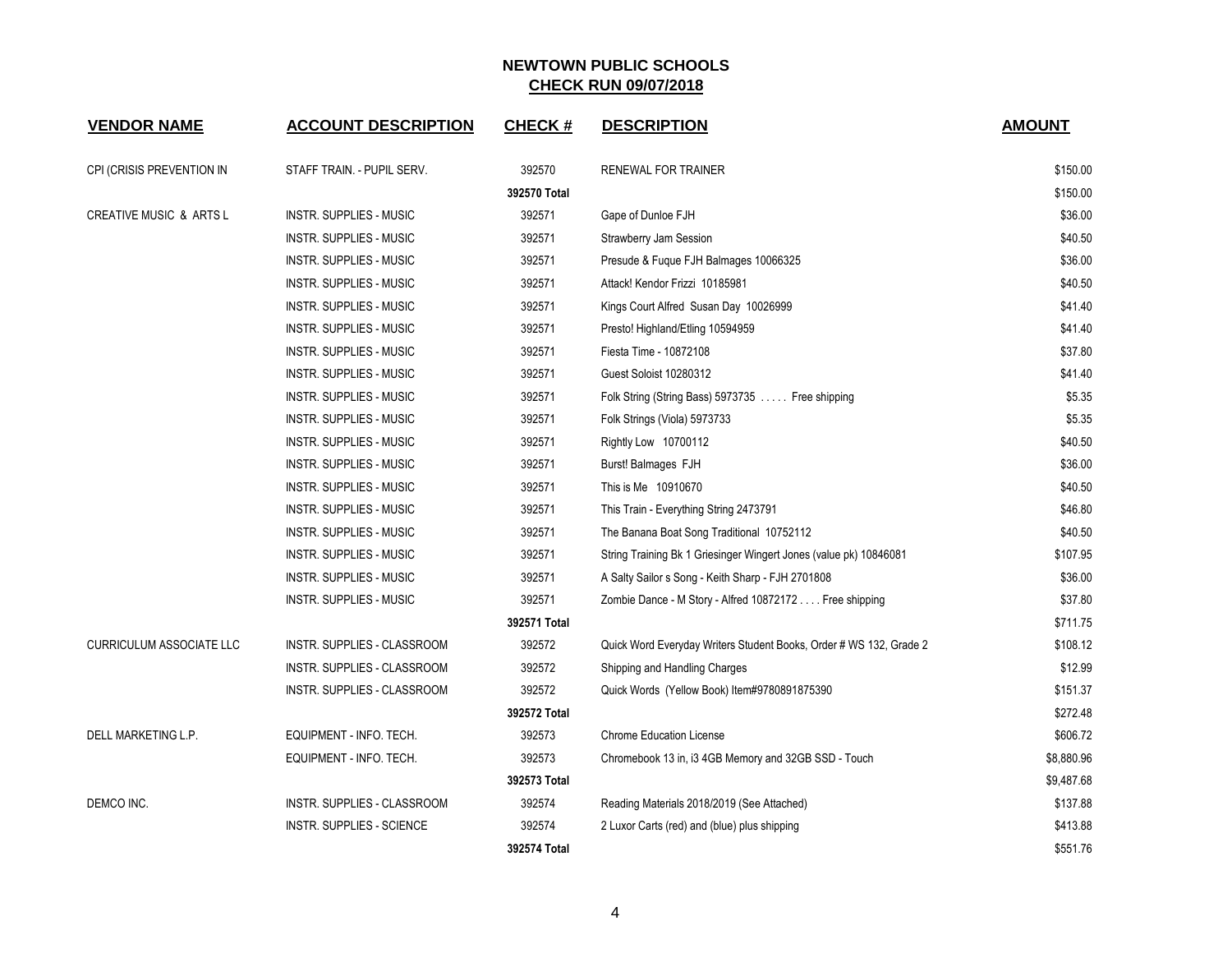| <b>VENDOR NAME</b>          | <b>ACCOUNT DESCRIPTION</b>        | <b>CHECK#</b> | <b>DESCRIPTION</b>                                | <b>AMOUNT</b> |
|-----------------------------|-----------------------------------|---------------|---------------------------------------------------|---------------|
| DIETTER, CANDACE            | MEMBERSHIPS - SOC. STUDIES        | 392575        | CT COUNCIL MEMBERSHIP                             | \$20.00       |
|                             |                                   | 392575 Total  |                                                   | \$20.00       |
| <b>EDUCATION WEEK</b>       | <b>SUPPLIES - LIBRARY</b>         | 392576        | Education Week subscription renewal.              | \$97.00       |
|                             |                                   | 392576 Total  |                                                   | \$97.00       |
| ELITE ROOFING & RESTORATION | <b>EMERGENCY REPAIRS - HOM.</b>   | 392577        | ROOFING REPAIRS - HOM                             | \$1,325.00    |
|                             | <b>EMERGENCY REPAIRS - HOM.</b>   | 392577        | ROOFING REPAIRS - HOM                             | \$2,218.16    |
|                             |                                   | 392577 Total  |                                                   | \$3,543.16    |
| ENCYCLOPEDIA BRITANN        | CONTRACTED SERV. - LIBRARY        | 392578        | BRITANNICA ONLINE & IMAGEQUEST ONLINE 2018/19 HAW | \$358.60      |
|                             | CONTRACTED SERV. - LIBRARY        | 392578        | BRITANNICA ONLINE & IMAGEQUEST ONLINE 2018/19 S/H | \$421.30      |
|                             | CONTRACTED SERV. - LIBRARY        | 392578        | BRITANNICA ONLINE & IMAGEQUEST ONLINE 2018/19 M/G | \$398.20      |
|                             | <b>CONTRACTED SERV. - LIBRARY</b> | 392578        | BRITANNICA ONLINE & IMAGEQUEST ONLINE 2018/19 HOM | \$298.10      |
|                             | CONTRACTED SERV. - LIBRARY        | 392578        | BRITANNICA ONLINE & IMAGEQUEST ONLINE 2018/19 RIS | \$712.80      |
|                             | CONTRACTED SERV. - LIBRARY        | 392578        | BRITANNICA ONLINE & IMAGEQUEST ONLINE 2018/19 M/S | \$397.60      |
|                             | <b>SUPPLIES - LIBRARY</b>         | 392578        | BRITANNICA ONLINE & IMAGEQUEST ONLINE 2018/19 H/S | \$899.92      |
|                             |                                   | 392578 Total  |                                                   | \$3,486.52    |
| EVERSOURCE (ELEC-BOE)       | ELECTRICITY - H.                  | 392579        | ELEC 51084633023 26,720. KWH                      | \$4,534.69    |
|                             | ELECTRICITY - S.H.                | 392579        | ELEC 51466947041 94,848. KWH                      | \$13,980.85   |
|                             | ELECTRICITY - M.G.                | 392579        | ELEC 51171733009 17,840. KWH                      | \$2,910.59    |
|                             | ELECTRICITY - HOM.                | 392579        | ELEC 51844633024 58,752 KWH                       | \$9,909.38    |
|                             | ELECTRICITY - RIS.                | 392579        | ELEC 51324453075 105,151. KWH                     | \$19,004.35   |
|                             | ELECTRICITY - RIS.                | 392579        | ELEC 51324453075 128,169. KWH                     | \$21,582.16   |
|                             | ELECTRICITY - M.S.                | 392579        | ELEC 51658443072 24,817 KWH                       | \$5,190.06    |
|                             | ELECTRICITY - H.S.                | 392579        | ELEC 51356633040 27.00KWH                         | \$85.68       |
|                             | ELECTRICITY - H.S.                | 392579        | ELEC 51318375011 3466.00 KWH                      | \$468.09      |
|                             | ELECTRICITY - H.S.                | 392579        | ELEC 51223253097 20.00 KWH                        | \$45.98       |
|                             | ELECTRICITY - H.S.                | 392579        | ELEC 51418253076 117,360. KWH                     | \$60,769.66   |
|                             |                                   | 392579 Total  |                                                   | \$138,481.49  |
| EVERSOURCE (GAS-BOE)        | PROPANE & NATURAL GAS - RIS.      | 392580        | GAS 57526160064 89.50 CCF                         | \$152.12      |
|                             | PROPANE & NATURAL GAS - M.S.      | 392580        | GAS 57201350022 180. CCF                          | \$868.61      |
|                             | PROPANE & NATURAL GAS - H.S.      | 392580        | GAS 57379855042 45.10 CCF                         | \$115.91      |
|                             |                                   | 392580 Total  |                                                   | \$1,136.64    |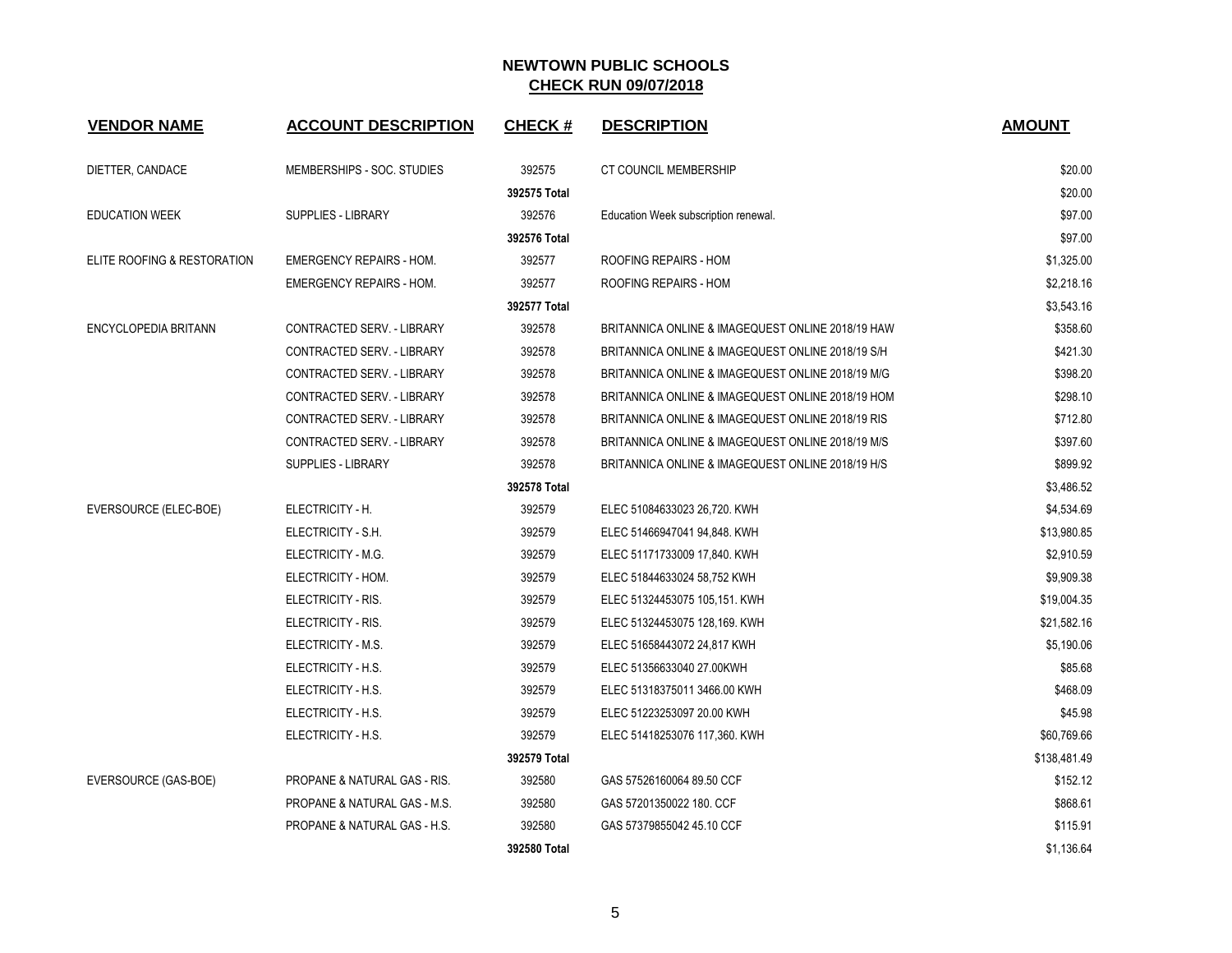| <b>VENDOR NAME</b>           | <b>ACCOUNT DESCRIPTION</b>       | <b>CHECK#</b> | <b>DESCRIPTION</b>                             | <b>AMOUNT</b> |
|------------------------------|----------------------------------|---------------|------------------------------------------------|---------------|
| <b>FAIR AUTO SUPPLY</b>      | <b>REPAIRS - MAINT.</b>          | 392581        | MAINT VEHICLE REPAIR PARTS                     | \$46.87       |
|                              | REPAIRS - MAINT.                 | 392581        | <b>MAINT VEHICLE REPAIR PARTS</b>              | \$129.44      |
|                              | <b>REPAIRS - MAINT.</b>          | 392581        | <b>MAINT VEHICLE REPAIR PARTS</b>              | \$164.61      |
|                              | REPAIRS - MAINT.                 | 392581        | MAINT VEHICLE REPAIR PARTS                     | \$12.90       |
|                              | <b>REPAIRS - MAINT.</b>          | 392581        | <b>MAINT VEHICLE REPAIR PARTS</b>              | \$25.69       |
|                              |                                  | 392581 Total  |                                                | \$379.51      |
| FLINN SCIENTIFIC INC         | INSTR. SUPPLIES - SCIENCE        | 392582        | SEE ATTACHED LIST (2 Pages)                    | \$2,622.73    |
|                              |                                  | 392582 Total  |                                                | \$2,622.73    |
| FOLLETT SCHOOL SOLUTIONS     | <b>TEXTBOOKS - WORLD LANG.</b>   | 392583        | Oxford New SpanishDictionarey, ISBN 0425228606 | \$271.80      |
|                              | TEXTBOOKS - WORLD LANG.          | 392583        | Oxford New French Dictionary, ISBN 0425228614  | \$60.40       |
|                              |                                  | 392583 Total  |                                                | \$332.20      |
| <b>FREY SCIENTIFIC</b>       | <b>INSTR. SUPPLIES - SCIENCE</b> | 392584        | SEE ATTACHED LIST                              | \$957.03      |
|                              | INSTR. SUPPLIES - SCIENCE        | 392584        | <b>SHIPPING</b>                                | \$114.84      |
|                              |                                  | 392584 Total  |                                                | \$1,071.87    |
| FRIES, ANNE                  | INSTR. SUPPLIES - CLASSROOM      | 392585        | <b>CLASSROOM SUPPLIES</b>                      | \$100.00      |
|                              |                                  | 392585 Total  |                                                | \$100.00      |
| <b>GENGRAS CENTER SCHOOL</b> | TUITION - OUT-OF-DISTRICT        | 392586        | TUITION - OUT-OF-DISTRICT                      | \$5,760.00    |
|                              | TUITION - OUT-OF-DISTRICT        | 392586        | TUITION - OUT-OF-DISTRICT                      | \$3,600.00    |
|                              |                                  | 392586 Total  |                                                | \$9,360.00    |
| <b>GOPHER</b>                | INSTR. SUPPLIES - P.E.           | 392587        | <b>CM</b>                                      | (\$215.85)    |
|                              | INSTR. SUPPLIES - CLASSROOM      | 392587        | Ultra Play 8.5<br>Item#GE71-552                | \$119.90      |
|                              | INSTR. SUPPLIES - CLASSROOM      | 392587        | Kickball Item#GE72-096                         | \$149.90      |
|                              | INSTR. SUPPLIES - CLASSROOM      | 392587        | Foam Disc Item# GE20-505                       | \$149.90      |
|                              | INSTR. SUPPLIES - CLASSROOM      | 392587        | Basketball Item#GE60-058                       | \$139.90      |
|                              | INSTR. SUPPLIES - CLASSROOM      | 392587        | Soccer Ball ltem#GE71-621                      | \$129.90      |
|                              | INSTR. SUPPLIES - CLASSROOM      | 392587        | Hoops Item#GE43-509                            | \$67.96       |
|                              | INSTR. SUPPLIES - CLASSROOM      | 392587        | <b>SHIPPING</b>                                | \$128.75      |
|                              |                                  | 392587 Total  |                                                | \$670.36      |
| <b>GRAINGER</b>              | <b>B&amp;G SUPPLIES - MAINT.</b> | 392588        | KNEE PAD / AIR FILTERS - MAINT SUPPLIES        | \$220.48      |
|                              | REPAIRS - TECH ED.               | 392588        | PARTS FOR REPAIRS                              | \$573.74      |
|                              | INSTR. SUPPLIES - TECH ED.       | 392588        | <b>AUTO SUPPLIES</b>                           | \$573.74      |
|                              |                                  | 392588 Total  |                                                | \$1,367.96    |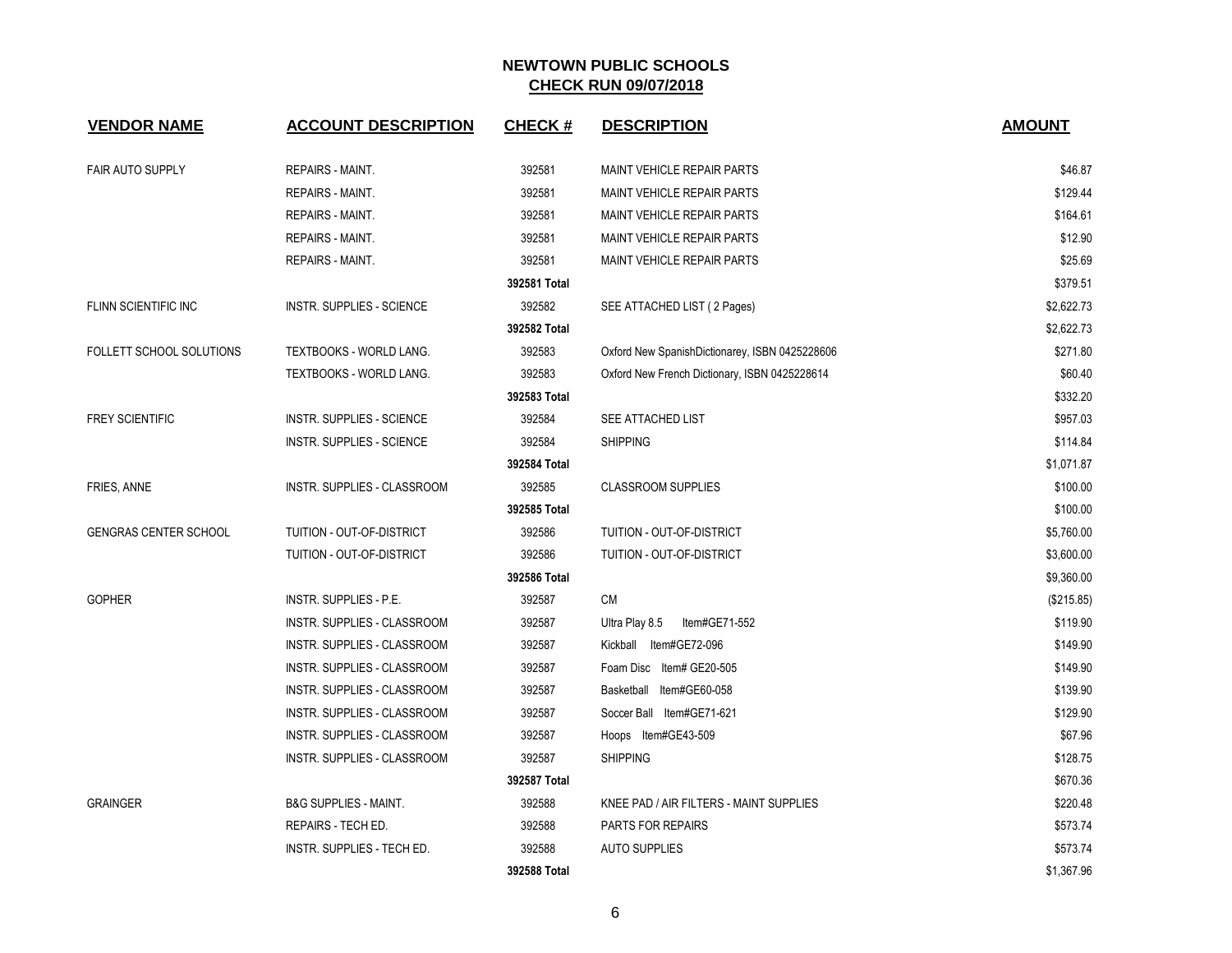| <b>VENDOR NAME</b>                   | <b>ACCOUNT DESCRIPTION</b>      | <b>CHECK#</b> | <b>DESCRIPTION</b>                                                           | <b>AMOUNT</b> |
|--------------------------------------|---------------------------------|---------------|------------------------------------------------------------------------------|---------------|
| <b>HEINEMANN</b>                     | OTHER SUPPLIES - STAFF DEVELOP. | 392589        | Word Detectives: Strategies for Using High-Frequency Words                   | \$179.85      |
|                                      | OTHER SUPPLIES - STAFF DEVELOP. | 392589        | Shipping                                                                     | \$18.00       |
|                                      |                                 | 392589 Total  |                                                                              | \$197.85      |
| <b>HERITAGE HOTEL</b>                | STAFF TRAIN. - ADMIN.           | 392590        | Deposit for RIS Leadership Team P/D for 8.14.18                              | \$975.52      |
|                                      |                                 | 392590 Total  |                                                                              | \$975.52      |
| <b>HOUGHTON MIFFLIN COM</b>          | TEXTBOOKS - CLASSROOM           | 392591        | Rigby PM Plus Red Level, Order # 978-1-418-92687-8                           | \$1,382.40    |
|                                      | TEXTBOOKS - CLASSROOM           | 392591        | Shipping and Handling charges                                                | \$145.15      |
|                                      | INSTR. SUPPLIES - CLASSROOM     | 392591        | Rigby PM Collection, Platinum Edition, Red Levels, Complete Package          | \$921.60      |
|                                      | INSTR. SUPPLIES - CLASSROOM     | 392591        | Rigby PM Nonfiction Package, Order # 978-1-418-92663-2                       | \$230.40      |
|                                      | INSTR. SUPPLIES - CLASSROOM     | 392591        | Rigby PM Stars Magenta level - add to pack, Order #978-1-418-92509-3         | \$80.00       |
|                                      | INSTR. SUPPLIES - CLASSROOM     | 392591        | Rigby PM Photo Stories, Magenta Level add to pack, Order # 978-1-418-92624-3 | \$80.00       |
|                                      | INSTR. SUPPLIES - CLASSROOM     | 392591        | Shipping and Handling                                                        | \$137.76      |
|                                      |                                 | 392591 Total  |                                                                              | \$2,977.31    |
| INDUSTRIAL APPRAISAL COMP            | CONTRACTED SERV. - BUS. SERV.   | 392592        | INSURABLE VALUES PROPERTY REPORT                                             | \$900.00      |
|                                      | CONTRACTED SERV. - BUS. SERV.   | 392592        | <b>FIX ASSET REPORT</b>                                                      | \$600.00      |
|                                      |                                 | 392592 Total  |                                                                              | \$1,500.00    |
| <b>INSTITUTE FOR WRITTEN</b>         | STAFF TRAIN. - CLASSROOM        | 392593        | Jacob Thomas 9/28/18 Seminar                                                 | \$500.00      |
|                                      | STAFF TRAIN. - CLASSROOM        | 392593        | Sayward Parsons 9/28/18 Seminar                                              | \$500.00      |
|                                      |                                 | 392593 Total  |                                                                              | \$1,000.00    |
| <b>INTERSTATE &amp; LAKELAND LUM</b> | B. & G. REPAIRS - HOM.          | 392594        | AZOC, QUARTER ROUND - HOM REMODEL                                            | \$53.11       |
|                                      |                                 | 392594 Total  |                                                                              | \$53.11       |
| J.C. MUSIC, LLC                      | <b>INSTR. SUPPLIES - MUSIC</b>  | 392595        | Supplies free shipping                                                       | \$305.10      |
|                                      |                                 | 392595 Total  |                                                                              | \$305.10      |
| JUNIOR LIBRARY GUILD                 | SUPPLIES - LIBRARY              | 392596        | Monthly subscription for book August 1, 2018-July 1, 2019. No shipping.      | \$1,751.10    |
|                                      |                                 | 392596 Total  |                                                                              | \$1,751.10    |
| K - MAN GLASS CORP                   | <b>EMERGENCY REPAIRS - H.</b>   | 392597        | REPLACE BROKEN WINDOW RM M205 - HAWL                                         | \$1,005.00    |
|                                      |                                 | 392597 Total  |                                                                              | \$1,005.00    |
| MACHADO, ANA PAULA DR.               | MEDICAL ADVISOR - HEALTH ADMIN  | 392598        | <b>MEDICAL DIRECTOR SEP 2018</b>                                             | \$1,000.00    |
|                                      |                                 | 392598 Total  |                                                                              | \$1,000.00    |
| <b>MAILFINANCE</b>                   | EQUIP RENTAL - ADMIN.           | 392599        | LEASE AGREEMENT 2018/19 H/S                                                  | \$783.00      |
| <b>MAILFINANCE</b>                   | EQUIP RENTAL - BUS. SERV.       | 392599        | LEASE AGREEMENT 2018/19 C/O                                                  | \$783.00      |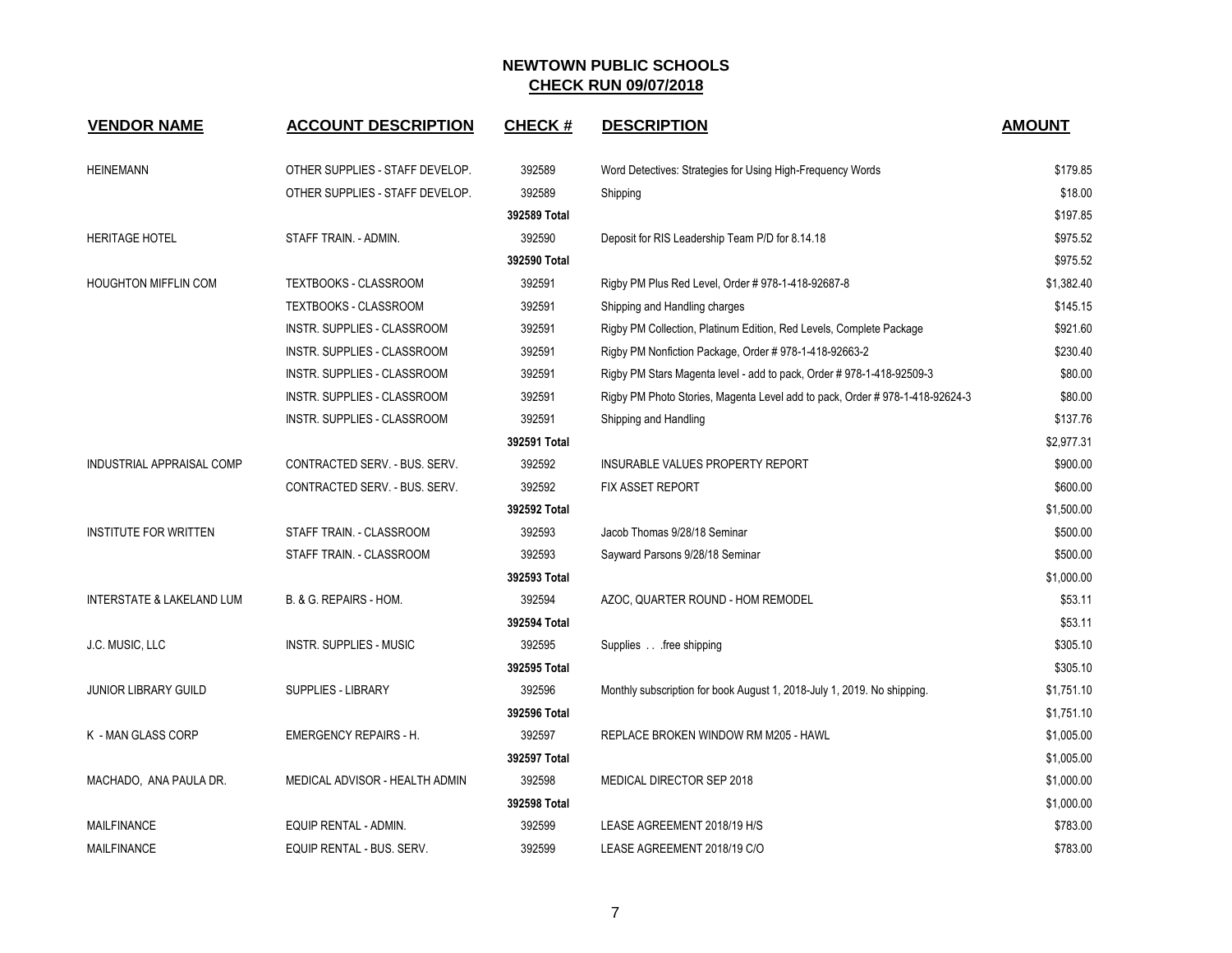| <b>VENDOR NAME</b> | <b>ACCOUNT DESCRIPTION</b>       | <b>CHECK#</b>          | <b>DESCRIPTION</b>                                                             | <b>AMOUNT</b>          |
|--------------------|----------------------------------|------------------------|--------------------------------------------------------------------------------|------------------------|
| MAILFINANCE        | EQUIP RENTAL - BUS. SERV.        | 392599                 | LEASE AGREEMENT 2018/19 C/O                                                    | \$591.00               |
| MAKEMUSIC INC.     | <b>INSTR. SUPPLIES - MUSIC</b>   | 392599 Total<br>392600 |                                                                                | \$2,157.00<br>\$816.00 |
|                    |                                  | 392600 Total           | Smart Music Educator Subscriptions per the attached.                           | \$816.00               |
| MARAK, JILL        | OTHER SUPPLIES - STAFF DEVELOP.  | 392601                 | <b>EGG SHAKERS</b>                                                             | \$72.00                |
|                    |                                  | 392601 Total           |                                                                                | \$72.00                |
| MASON W.B. INC.    | <b>INSTR. SUPPLIES - ART</b>     | 392602                 | Classroom supplies Art  Free shipping                                          | \$71.68                |
|                    | <b>INSTR. SUPPLIES - ART</b>     | 392602                 | Classroom supplies Art Free shipping                                           | \$29.64                |
|                    | INSTR. SUPPLIES - SCIENCE        | 392602                 | POCKET FOLDERS, BATTERIES, PENS, MARKERS                                       | \$123.32               |
|                    | INSTR. SUPPLIES - SCIENCE        | 392602                 | POCKET FOLDERS, BATTERIES, PENS, MARKERS                                       | \$1.82                 |
|                    | INSTR. SUPPLIES - CLASSROOM      | 392602                 | Grade4                                                                         | \$13.18                |
|                    | INSTR. SUPPLIES - CLASSROOM      | 392602                 | Grade4                                                                         | \$83.03                |
|                    | INSTR. SUPPLIES - CLASSROOM      | 392602                 | <b>Reading Supplies</b>                                                        | \$12.28                |
|                    | INSTR. SUPPLIES - CLASSROOM      | 392602                 | <b>Reading Supplies</b>                                                        | \$195.40               |
|                    | INSTR. SUPPLIES - CLASSROOM      | 392602                 | Classroom supplies/copy paper                                                  | \$3,108.75             |
|                    | INSTR. SUPPLIES - CLASSROOM      | 392602                 | Copy Paper, White, 92 Brightness, 2                                            | \$2,487.00             |
|                    | INSTR. SUPPLIES - CLASSROOM      | 392602                 | Copy Paper, White, 92 Brightness, 20 lb., 8 1/2 x 11 inches                    | \$248.70               |
|                    | INSTR. SUPPLIES - CLASSROOM      | 392602                 | Classroom Supplies - Kindergarten - See attached - no shipping                 | \$10.20                |
|                    | INSTR. SUPPLIES - CLASSROOM      | 392602                 | Classroom Supplies - Kindergarten - See attached - no shipping                 | \$7.76                 |
|                    | INSTR. SUPPLIES - CLASSROOM      | 392602                 | Classroom Supplies - Kindergarten - See attached - no shipping                 | \$24.69                |
|                    | INSTR. SUPPLIES - CLASSROOM      | 392602                 | Classroom Supplies - Kindergarten - See attached - no shipping                 | \$32.47                |
|                    | INSTR. SUPPLIES - SCIENCE        | 392602                 | PENCILS, ERASERS, CLASSROOM MARKERS, PRANG MARKERS                             | \$186.46               |
|                    | <b>INSTR. SUPPLIES - SCIENCE</b> | 392602                 | PENCILS, ERASERS, CLASSROOM MARKERS, PRANG MARKERS                             | \$181.57               |
|                    | INSTR. SUPPLIES - SCIENCE        | 392602                 | PENCILS, ERASERS, CLASSROOM MARKERS, PRANG MARKERS                             | \$66.05                |
|                    | <b>INSTR. SUPPLIES - SCIENCE</b> | 392602                 | PENS, SMALL CLASSROOM MARKERS, EXPO MARKERS, FINE LINE                         | \$71.31                |
|                    | <b>INSTR. SUPPLIES - SCIENCE</b> | 392602                 | PENS, SMALL CLASSROOM MARKERS, EXPO MARKERS, FINE LINE                         | \$64.53                |
|                    | INSTR. SUPPLIES - SCIENCE        | 392602                 | PENS, SMALL CLASSROOM MARKERS, EXPO MARKERS, FINE LINE                         | \$148.90               |
|                    | INSTR. SUPPLIES - CLASSROOM      | 392602                 | See attacched, glue stix, pencils, refills for pencils, color pencils, markers | \$77.38                |
|                    | INSTR. SUPPLIES - CLASSROOM      | 392602                 | See attacched, glue stix, pencils, refills for pencils, color pencils, markers | \$45.51                |
|                    | INSTR. SUPPLIES - CLASSROOM      | 392602                 | See attacched, glue stix, pencils, refills for pencils, color pencils          | \$20.37                |
|                    | <b>INSTR. SUPPLIES - SCIENCE</b> | 392602                 | PENS, MARKERS, FLIP CHARTS, TAPE, GLUE STICKS, CORRECTION TAPE                 | \$19.02                |
|                    | INSTR. SUPPLIES - SCIENCE        | 392602                 | PENS, MARKERS, FLIP CHARTS, TAPE, GLUE STICKS, CORRECTION TAPE                 | \$110.51               |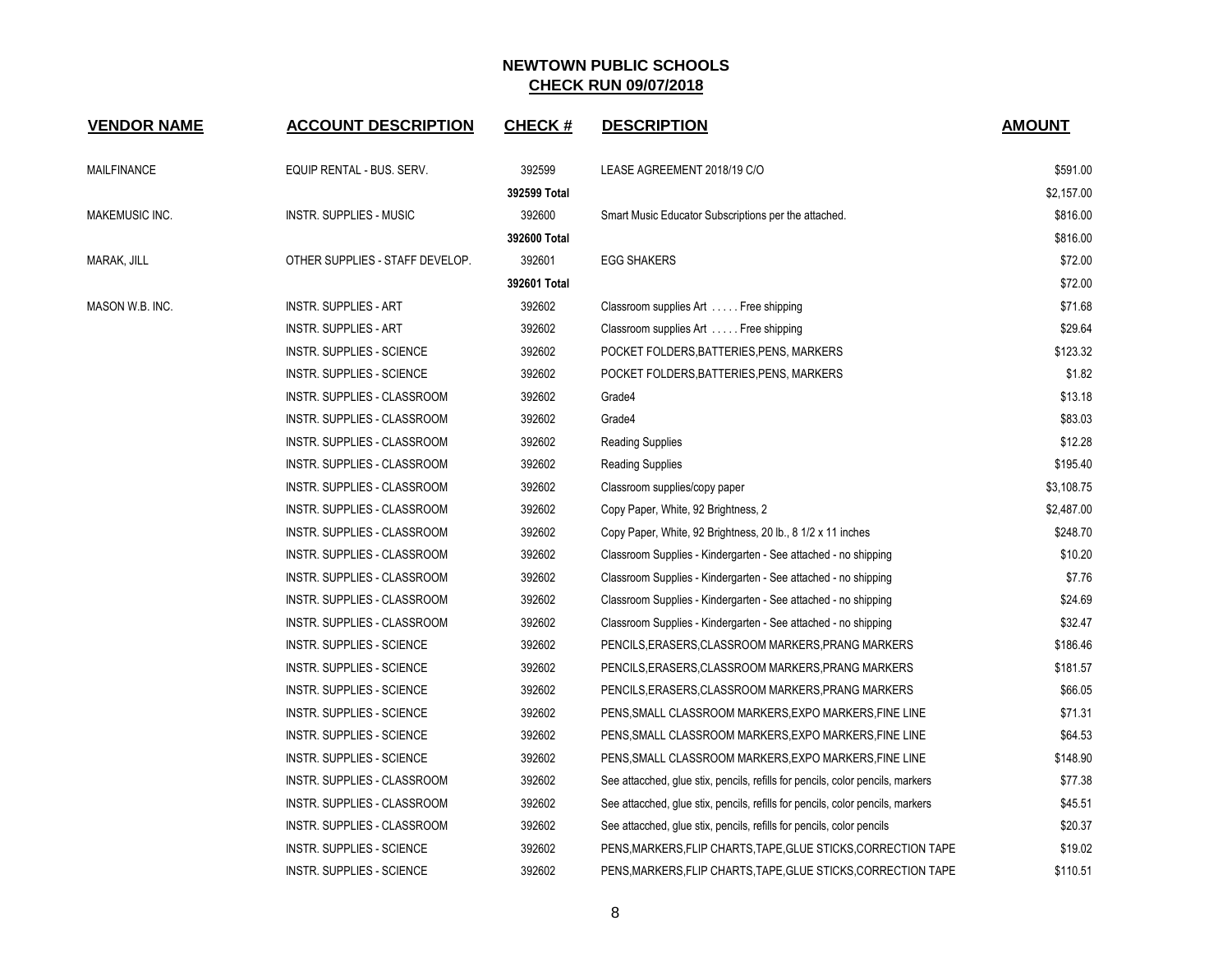| <b>VENDOR NAME</b>          | <b>ACCOUNT DESCRIPTION</b>          | <b>CHECK#</b> | <b>DESCRIPTION</b>                                                        | <b>AMOUNT</b> |
|-----------------------------|-------------------------------------|---------------|---------------------------------------------------------------------------|---------------|
| MASON W.B. INC.             | INSTR. SUPPLIES - SCIENCE           | 392602        | PENS, MARKERS, FLIP CHARTS, TAPE, GLUE STICKS, CORRECTION TAPE            | \$30.49       |
|                             | INSTR. SUPPLIES - SCIENCE           | 392602        | BINS, PENS, SHARPIE MARKERS. TAPE, STRING, BATTERIES, CALENDAR            | \$518.40      |
|                             | <b>INSTR. SUPPLIES - SCIENCE</b>    | 392602        | BINS, PENS, SHARPIE MARKERS. TAPE, STRING, BATTERIES, CALENDAR            | \$676.42      |
|                             | INSTR. SUPPLIES - CLASSROOM         | 392602        | Classroom supplies as needed throughout the school year.                  | \$116.00      |
|                             | INSTR. SUPPLIES - CLASSROOM         | 392602        | Classroom supplies as needed throughout the school year.                  | \$100.20      |
|                             | <b>B&amp;G SUPPLIES - CUSTODIAL</b> | 392602        | UTILITY CARTS, BURNISHING PADS, MICROFIBRE WIPES - CUST SUPPLIES          | \$42.69       |
|                             | <b>INSTR. SUPPLIES - ENGLISH</b>    | 392602        | Same as above - English portion                                           | \$60.78       |
|                             | INSTR. SUPPLIES - WORLD LANG.       | 392602        | Same as above - World Language portion                                    | \$60.78       |
|                             | <b>INSTR. SUPPLIES - MATH</b>       | 392602        | Same as above - Math portion                                              | \$60.78       |
|                             | INSTR. SUPPLIES - SCIENCE           | 392602        | AVE47964 Red Report Coversfor Sub Folders(school wide)Science Dept        | \$60.80       |
|                             | INSTR. SUPPLIES - SOC. STUDIES      | 392602        | Same as above - Social Studies portion                                    | \$60.78       |
|                             | INSTR. SUPPLIES - CLASSROOM         | 392602        | Command General Purpose Hooks, Designer, 3 lb. capacity, White, 50/carton | \$36.05       |
|                             | <b>INSTR. SUPPLIES - SCIENCE</b>    | 392602        | Calendars, planners, protectors                                           | \$205.92      |
|                             | OFF. SUPPLIES - PUPIL SERV.         | 392602        | office supplies                                                           | \$136.11      |
|                             | INSTR. SUPPLIES - SP. ED. H.S.      | 392602        | NHS SUPPLIES                                                              | \$20.34       |
|                             |                                     | 392602 Total  |                                                                           | \$9,628.07    |
| MCFADDEN, BETTY             | STAFF TRAIN. - CLASSROOM            | 392603        | <b>STAFF LUNCH</b>                                                        | \$138.73      |
|                             |                                     | 392603 Total  |                                                                           | \$138.73      |
| MCGOLDRICK, AMY             | MEMBERSHIPS - GUIDANCE              | 392604        | <b>ASCA &amp; CSCA MEMBERSHIP</b>                                         | \$189.00      |
|                             |                                     | 392604 Total  |                                                                           | \$189.00      |
| <b>MITCHELL</b>             | FUEL FOR VEHICLES - TRANS.          | 392605        | PROPANE 100.8 GAS                                                         | \$130.03      |
|                             | FUEL FOR VEHICLES - TRANS.          | 392605        | PROPANE 1400.0 GAS                                                        | \$1,806.00    |
|                             | FUEL FOR VEHICLES - TRANS.          | 392605        | PROPANE 600. GAS                                                          | \$774.00      |
|                             | FUEL FOR VEHICLES - TRANS.          | 392605        | PROPANE 115.6 GAS                                                         | \$149.12      |
|                             | FUEL FOR VEHICLES - TRANS.          | 392605        | PROPANE 250. GAS                                                          | \$322.50      |
|                             |                                     | 392605 Total  |                                                                           | \$3,181.65    |
| <b>MODERN SCHOOL SUPPLI</b> | INSTR. SUPPLIES - TECH ED.          | 392606        | PINS- BALSA WOODS- BALSA KIT                                              | \$473.51      |
|                             |                                     | 392606 Total  |                                                                           | \$473.51      |
| MOORE MEDICAL LLC           | <b>B&amp;G SUPPLIES - CUSTODIAL</b> | 392607        | NON LATEX GLOVES - CUST SUPPLIES                                          | \$501.60      |
|                             |                                     | 392607 Total  |                                                                           | \$501.60      |
| <b>MORETTI, CHRIS</b>       | OFF. SUPPLIES - ADMIN.              | 392608        | <b>INCENTIVES SUPPLIES</b>                                                | \$30.56       |
|                             |                                     | 392608 Total  |                                                                           | \$30.56       |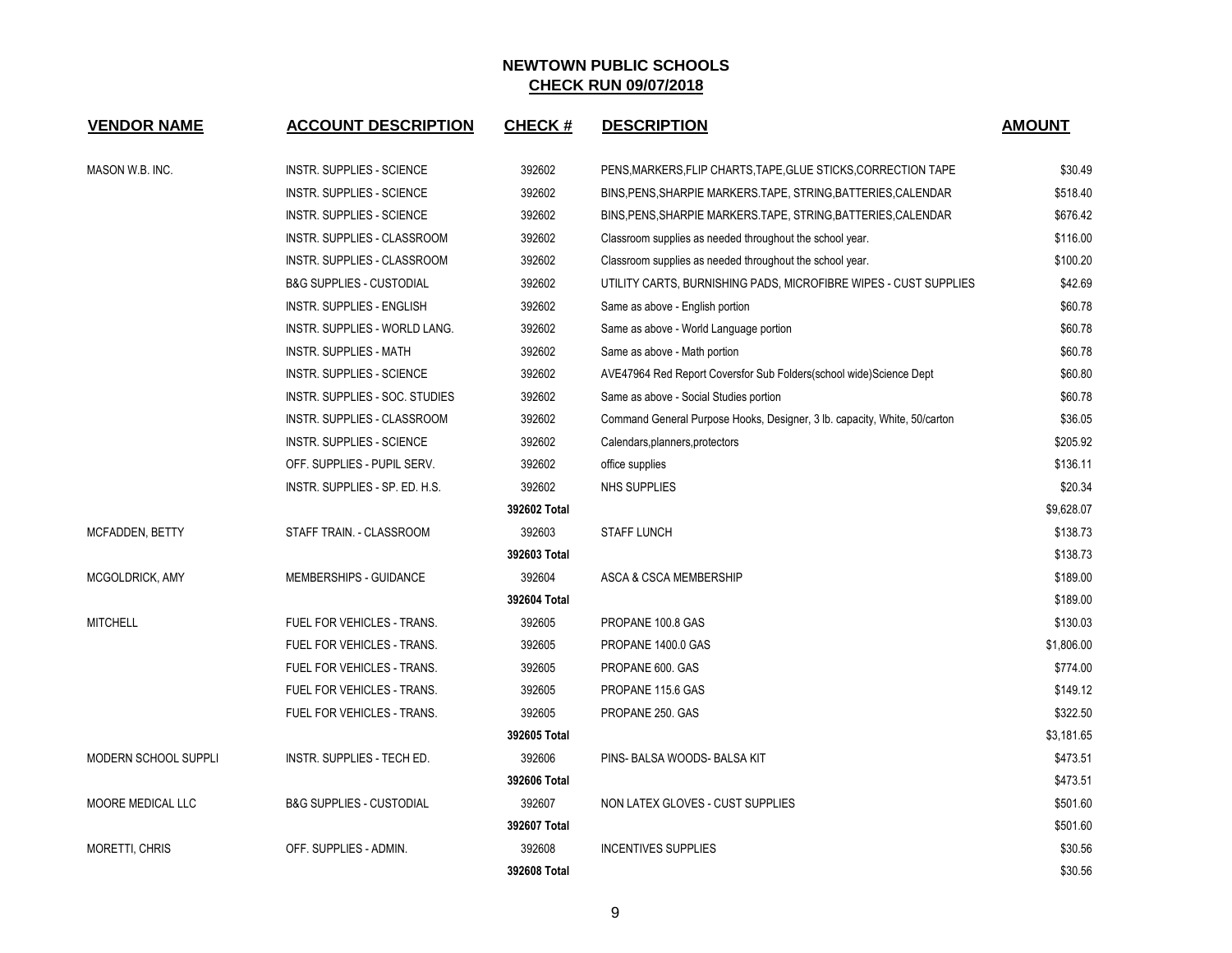| <b>VENDOR NAME</b>        | <b>ACCOUNT DESCRIPTION</b>         | <b>CHECK#</b> | <b>DESCRIPTION</b>                                                         | <b>AMOUNT</b> |
|---------------------------|------------------------------------|---------------|----------------------------------------------------------------------------|---------------|
| <b>NASCO</b>              | <b>INSTR. SUPPLIES - SCIENCE</b>   | 392609        | SEE ATTACHED LIST-ANATOMY                                                  | \$425.00      |
|                           |                                    | 392609 Total  |                                                                            | \$425.00      |
| NEW ENGLAND SPORTSWEAR    | INSTR. SUPPLIES - SPORTS           | 392610        | Ref Inv#2631 (60) Girls Basketball Jerseys/Shorts Home & Away              | \$6,480.00    |
|                           | INSTR. SUPPLIES - SPORTS           | 392610        | Ref Inv#2631 (60) Girls Basketball Jerseys/Shorts Home & Away              | \$162.85      |
|                           | <b>INSTR. SUPPLIES - SPORTS</b>    | 392610        | Ref Inv#2631 (60) Girls Basketball Jerseys/Shorts Home & Away              | \$308.40      |
|                           |                                    | 392610 Total  |                                                                            | \$6,951.25    |
| NEWTOWN BOARD OF EDU      | MEDICAL INS. PREMIUMS              | 392611        | LONG TERM DISABILITY                                                       | \$2,224.93    |
|                           | <b>ADMINISTRATION FEES</b>         | 392611        | COBRA ADM FEE SEPT                                                         | \$300.00      |
|                           | <b>ADMINISTRATION FEES</b>         | 392611        | RETIREE ADM FEE AUG                                                        | \$195.00      |
|                           | LIFE INSURANCE                     | 392611        | <b>AD&amp;D PREMIUM</b>                                                    | \$1,167.82    |
|                           | LIFE INSURANCE                     | 392611        | <b>LIFE PREMIUM</b>                                                        | \$5,803.20    |
|                           |                                    | 392611 Total  |                                                                            | \$9,690.95    |
| NEWTOWN FOOD SERVICES     | OFF./MEETING SUPPLIES - B.O.E.     | 392612        | <b>CONVOCATION BREAKFAST BOE</b>                                           | \$4,550.00    |
|                           | INSTR. SUPPLIES - CLASSROOM        | 392612        | OPENING DAY FACULTY MEETING                                                | \$1,400.00    |
|                           |                                    | 392612 Total  |                                                                            | \$5,950.00    |
| NORCOM CT                 | <b>SECURITY SUPPLIES</b>           | 392613        | Motorola XPR-3500 Two-Way Radio, in                                        | \$631.95      |
|                           | <b>SECURITY SUPPLIES</b>           | 392613        | Motorola XPR-3500 Digital Two-Way radio, NHS Custodians,                   | \$631.95      |
|                           |                                    | 392613 Total  |                                                                            | \$1,263.90    |
| NYA SPORTS & FITNESS CENT | <b>INSTR. SUPPLIES - SPORTS</b>    | 392614        | Ref Inv# 22921 - Volleyball Court Time for Springfield College Coach       | \$1,800.00    |
|                           |                                    | 392614 Total  |                                                                            | \$1,800.00    |
| OFFICE DEPOT, INC         | <b>INSTR. SUPPLIES - CLASSROOM</b> | 392615        | 12 pack Scotch tape pack of 12, Item 452949                                | \$288.60      |
|                           | INSTR. SUPPLIES - CLASSROOM        | 392615        | Lasko 18 inch fans for classroom use. Priced per consortium bid. Free ship | \$214.95      |
|                           |                                    | 392615 Total  |                                                                            | \$503.55      |
| <b>ON-SITE SHREDDING</b>  | OFF. SUPPLIES - ADMIN.             | 392616        | SHREDDING SERV 2018/19                                                     | \$30.00       |
|                           | INSTR. SUPPLIES - CLASSROOM        | 392616        | SHREDDING SERV 2018/19                                                     | \$30.00       |
|                           | INSTR. SUPPLIES - CLASSROOM        | 392616        | SHREDDING SERV 2018/19                                                     | \$30.00       |
|                           | INSTR. SUPPLIES - CLASSROOM        | 392616        | SHREDDING SERV 2018/19                                                     | \$25.00       |
|                           | <b>INSTR. SUPPLIES - CLASSROOM</b> | 392616        | SHREDDING SERV 2018/19                                                     | \$25.00       |
|                           |                                    | 392616 Total  |                                                                            | \$140.00      |
| ORIGO EDUCATION           | TEXTBOOKS - CLASSROOM              | 392617        | k Student journals S2J 656 2                                               | \$1,721.25    |
|                           | TEXTBOOKS - CLASSROOM              | 392617        | 1st student journals S2J 649 2                                             | \$1,721.25    |
|                           | TEXTBOOKS - CLASSROOM              | 392617        | 2nd student journals S2J 632 2                                             | \$1,721.25    |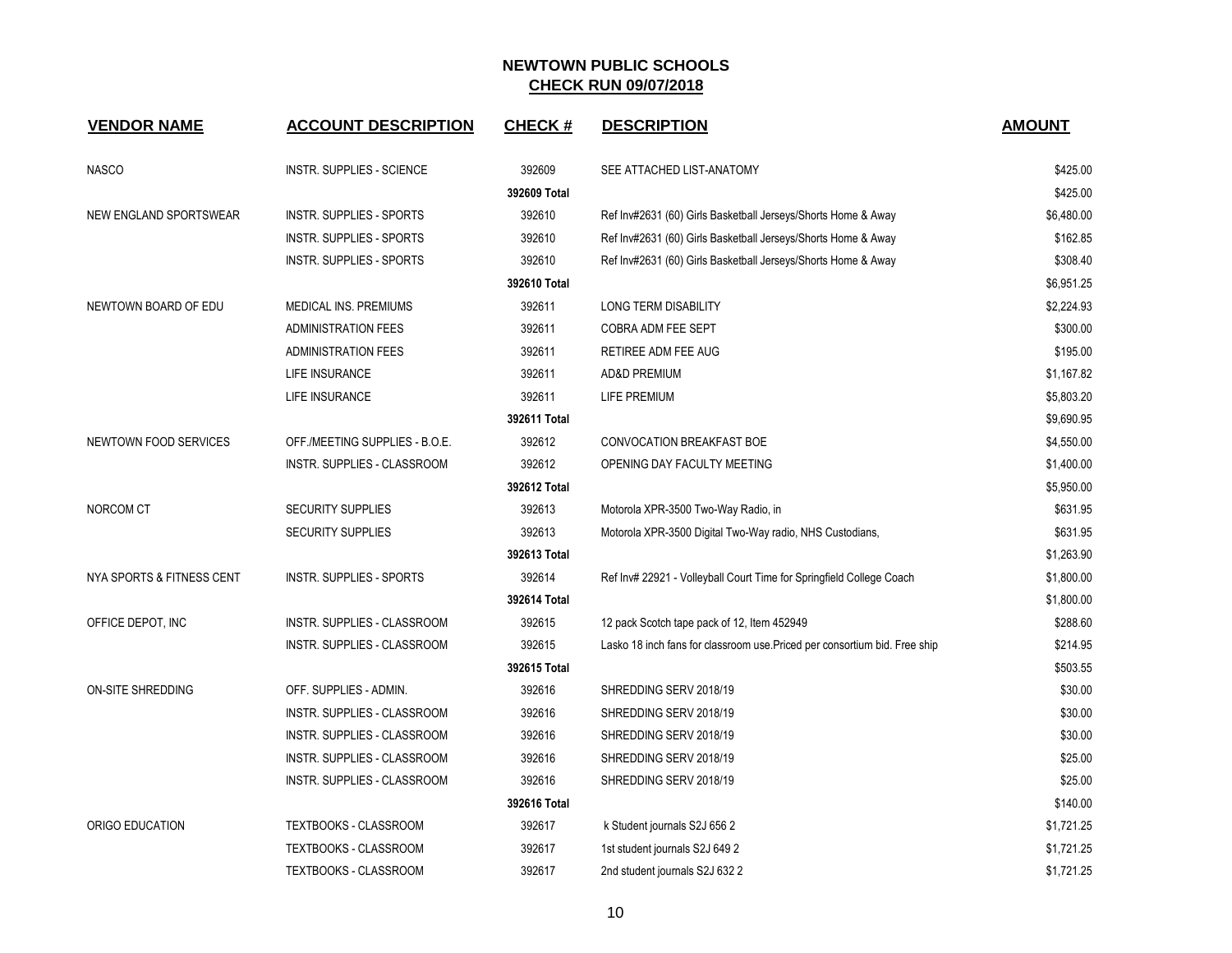| <b>VENDOR NAME</b>       | <b>ACCOUNT DESCRIPTION</b>       | <b>CHECK#</b> | <b>DESCRIPTION</b>                                                  | <b>AMOUNT</b> |
|--------------------------|----------------------------------|---------------|---------------------------------------------------------------------|---------------|
| ORIGO EDUCATION          | TEXTBOOKS - CLASSROOM            | 392617        | 3rd Student Journals S2J 625 2                                      | \$1,836.00    |
|                          | TEXTBOOKS - CLASSROOM            | 392617        | 4th Student Journals S2J 618 2                                      | \$1,836.00    |
|                          | TEXTBOOKS - CLASSROOM            | 392617        | Shipping                                                            | \$883.58      |
|                          | <b>TEXTBOOKS - CLASSROOM</b>     | 392617        | Gr 1 Stepping Stone Journal A/B                                     | \$1,675.35    |
|                          | <b>TEXTBOOKS - CLASSROOM</b>     | 392617        | Stepping Stones Gr 2 Journal A/B                                    | \$1,836.00    |
|                          | TEXTBOOKS - CLASSROOM            | 392617        | Gr 3 Stepping Stone Journal A/B                                     | \$1,790.10    |
|                          | TEXTBOOKS - CLASSROOM            | 392617        | Gr 4 Stepping Stone Journal A/B                                     | \$2,157.30    |
|                          | TEXTBOOKS - CLASSROOM            | 392617        | K Stepping Stone student journal/practice book                      | \$1,514.70    |
|                          | TEXTBOOKS - CLASSROOM            | 392617        | Shipping                                                            | \$897.35      |
|                          | TEXTBOOKS - CLASSROOM            | 392617        | Student Journal GrK S2J5182                                         | \$757.35      |
|                          | TEXTBOOKS - CLASSROOM            | 392617        | Practice Book S2P5252 GrK                                           | \$757.35      |
|                          | <b>TEXTBOOKS - CLASSROOM</b>     | 392617        | Student Journals Gr1 S2J6492                                        | \$1,331.10    |
|                          | <b>TEXTBOOKS - CLASSROOM</b>     | 392617        | Student Journals Gr2 S2J6322                                        | \$1,354.05    |
|                          | TEXTBOOKS - CLASSROOM            | 392617        | Student Journal Gr3 S2J6252                                         | \$1,698.30    |
|                          | TEXTBOOKS - CLASSROOM            | 392617        | Student Journal Gr4 S2J6182                                         | \$1,537.65    |
|                          | TEXTBOOKS - CLASSROOM            | 392617        | Shipping & Handling 743.58                                          | \$743.58      |
|                          | OTHER SUPPLIES - STAFF DEVELOP.  | 392617        | ORIGO STEP IT UP 1 Year<br>Item ONLINE STEP1                        | \$1,010.10    |
|                          | TEXTBOOKS - CURR. DEVELOP.       | 392617        | ORIGO Stepping Stones 2.0 Online Teacher Edition 1-Year License     | \$3,780.00    |
|                          |                                  | 392617 Total  |                                                                     | \$32,559.61   |
| PAR INC.                 | INSTR. SUPPLIES - PSYCH.         | 392618        | FAR COMPREHENSIVE KIT ITEM:10913-KT                                 | \$524.00      |
|                          | INSTR. SUPPLIES - PSYCH.         | 392618        | <b>SHIPPING</b>                                                     | \$41.92       |
|                          |                                  | 392618 Total  |                                                                     | \$565.92      |
| PASCO SCIENTIFIC         | INSTR. SUPPLIES - SCIENCE        | 392619        | SEE ATTACHED LIST                                                   | \$682.00      |
|                          | <b>INSTR. SUPPLIES - SCIENCE</b> | 392619        | ME-9430 PLUNGER CARTS-BLUE                                          | \$760.00      |
|                          | <b>INSTR. SUPPLIES - SCIENCE</b> | 392619        | ME-9454 COLLISION CARTS-RED                                         | \$170.00      |
|                          | <b>INSTR. SUPPLIES - SCIENCE</b> | 392619        | ME-6757A PAScar Cart Mass(set 0f 2)                                 | \$224.00      |
|                          | <b>INSTR. SUPPLIES - SCIENCE</b> | 392619        | shipping                                                            | \$90.00       |
|                          |                                  | 392619 Total  |                                                                     | \$1,926.00    |
| PEAR DECK                | INSTR. SUPPLIES - COMPUTER ED.   | 392620        | Premium individual subscription per attached quote.                 | \$149.99      |
|                          |                                  | 392620 Total  |                                                                     | \$149.99      |
| PEARSON EDUCATION INC. 6 | TEXTBOOKS - CLASSROOM            | 392621        | Emergent-Early Letter Name Student Book 10 pack Item #9781428431362 | \$383.88      |
|                          | <b>TEXTBOOKS - CLASSROOM</b>     | 392621        | Letter Name Student Book 10 pack Item #9781428431379                | \$287.91      |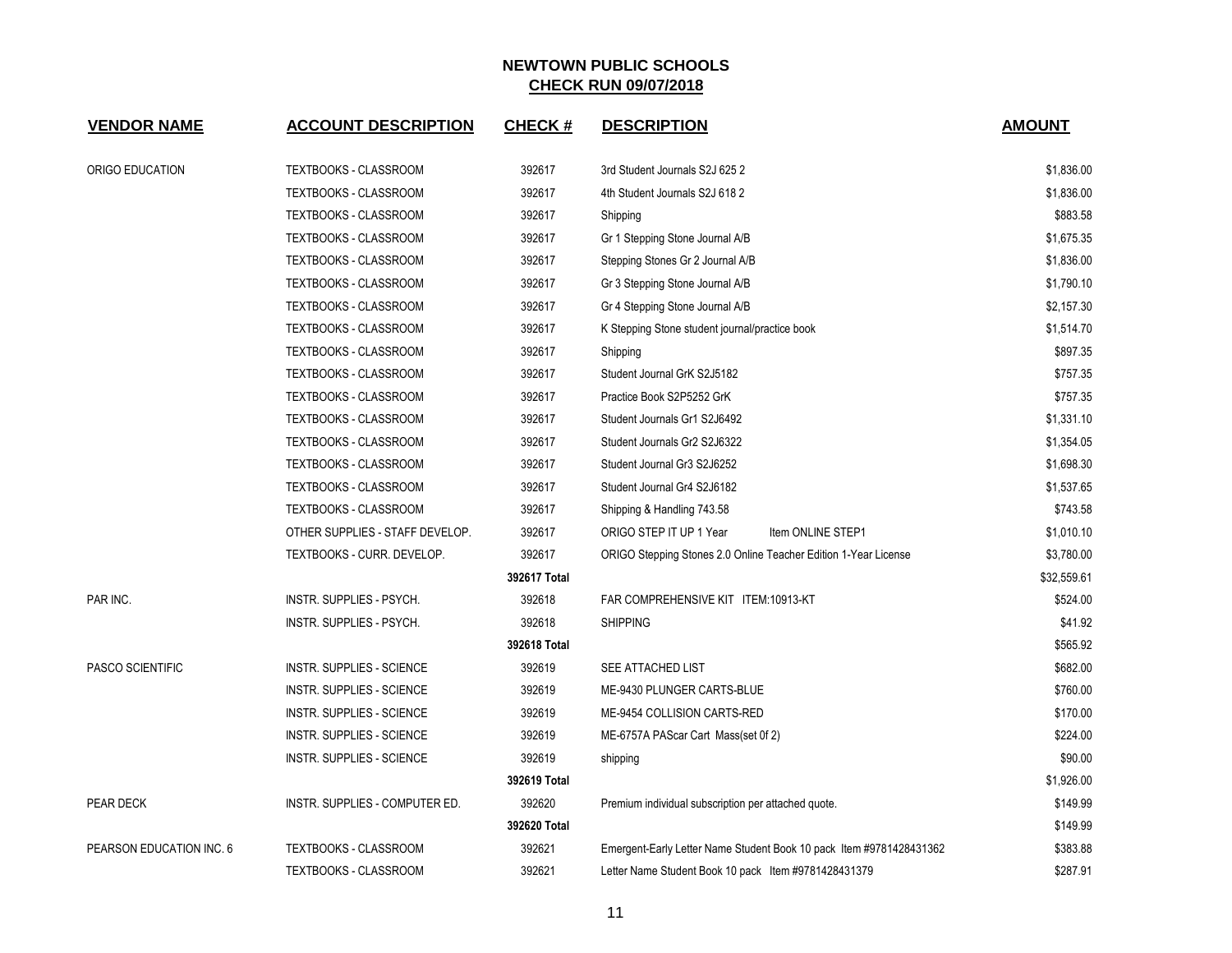| <b>VENDOR NAME</b>       | <b>ACCOUNT DESCRIPTION</b>       | <b>CHECK#</b> | <b>DESCRIPTION</b>                                             | <b>AMOUNT</b> |
|--------------------------|----------------------------------|---------------|----------------------------------------------------------------|---------------|
| PEARSON EDUCATION INC. 6 | TEXTBOOKS - CLASSROOM            | 392621        | Within Word Student Book 10 pk<br>Item #9781428431386          | \$191.94      |
|                          | TEXTBOOKS - CLASSROOM            | 392621        | Shipping/Handling                                              | \$64.78       |
|                          |                                  | 392621 Total  |                                                                | \$928.51      |
| PETTY CASH - P/P         | OFF. SUPPLIES - PUPIL SERV.      | 392622        | PETTY CASH                                                     | \$157.65      |
|                          | INSTR. SUPPLIES - SP. ED. PREK-8 | 392622        | PETTY CASH                                                     | \$64.22       |
|                          |                                  | 392622 Total  |                                                                | \$221.87      |
| PIONEER VALLEY BOOKS     | INSTR. SUPPLIES - CLASSROOM      | 392623        | Bath Time for Bella & Rosie, Level C/3, Order # BR71sp         | \$32.00       |
|                          | INSTR. SUPPLIES - CLASSROOM      | 392623        | Bella and Rosie Love Spring, Level C/3, Order # BR72sp         | \$32.00       |
|                          | INSTR. SUPPLIES - CLASSROOM      | 392623        | Bellas Dinner, Level C/4, Order # BR73sp                       | \$32.00       |
|                          | INSTR. SUPPLIES - CLASSROOM      | 392623        | Where Is My Hat, D/5, Order # BR74sp                           | \$32.00       |
|                          | INSTR. SUPPLIES - CLASSROOM      | 392623        | Bella Goes Sledding, C/3, Order # BR10-13sp                    | \$32.00       |
|                          | INSTR. SUPPLIES - CLASSROOM      | 392623        | Shipping and Handling charges                                  | \$16.00       |
|                          | INSTR. SUPPLIES - CLASSROOM      | 392623        | Bella and Rosie at the Beach, C/4, Order # BR10-14sp           | \$32.00       |
|                          | INSTR. SUPPLIES - CLASSROOM      | 392623        | Bellas Bone, D/5, Order # BR10-15sp                            | \$32.00       |
|                          | INSTR. SUPPLIES - CLASSROOM      | 392623        | A Snack for Bella, C/4, Order # BR10-16sp                      | \$32.00       |
|                          | INSTR. SUPPLIES - CLASSROOM      | 392623        | Pawprints Plum Kit add on pack, Order # PW Plumap              | \$120.00      |
|                          | INSTR. SUPPLIES - CLASSROOM      | 392623        | Shipping and Handling Charges                                  | \$21.60       |
|                          |                                  | 392623 Total  |                                                                | \$413.60      |
| REALLY GOOD STUFF INC.   | INSTR. SUPPLIES - CLASSROOM      | 392624        | Book Baskets Large Rectangle -Rainbow (Set of 12) Item #164806 | \$44.39       |
|                          | INSTR. SUPPLIES - CLASSROOM      | 392624        | Durable Book and Binder Holders<br>Item #164805                | \$44.39       |
|                          | INSTR. SUPPLIES - CLASSROOM      | 392624        | EZ Fit Desktop Helper Tape Strips (36pack)<br>Item #153493     | \$30.48       |
|                          | INSTR. SUPPLIES - CLASSROOM      | 392624        | Group Color Privacy Shields 6 colors (12 pack) Item #164853    | \$122.08      |
|                          | INSTR. SUPPLIES - CLASSROOM      | 392624        | Durable Book and Binder Holders (4 pk) Item #156298            | \$14.79       |
|                          | INSTR. SUPPLIES - CLASSROOM      | 392624        | Homework folder Item#163828BPK                                 | \$154.56      |
|                          | INSTR. SUPPLIES - CLASSROOM      | 392624        | Item#164644BPK<br>3-D Pencils                                  | \$11.09       |
|                          | INSTR. SUPPLIES - CLASSROOM      | 392624        | All About Me posters Item#163550BPK                            | \$34.62       |
|                          | INSTR. SUPPLIES - CLASSROOM      | 392624        | Fabulous Me! Item# 161545BPK                                   | \$34.62       |
|                          | INSTR. SUPPLIES - CLASSROOM      | 392624        | Bulletin Board Set Item#164042BPK                              | \$13.86       |
|                          | INSTR. SUPPLIES - CLASSROOM      | 392624        | Privacy Shields Item#164853BPK                                 | \$30.52       |
|                          | INSTR. SUPPLIES - CLASSROOM      | 392624        | 4 Paper baskets Item#156856BPK                                 | \$14.79       |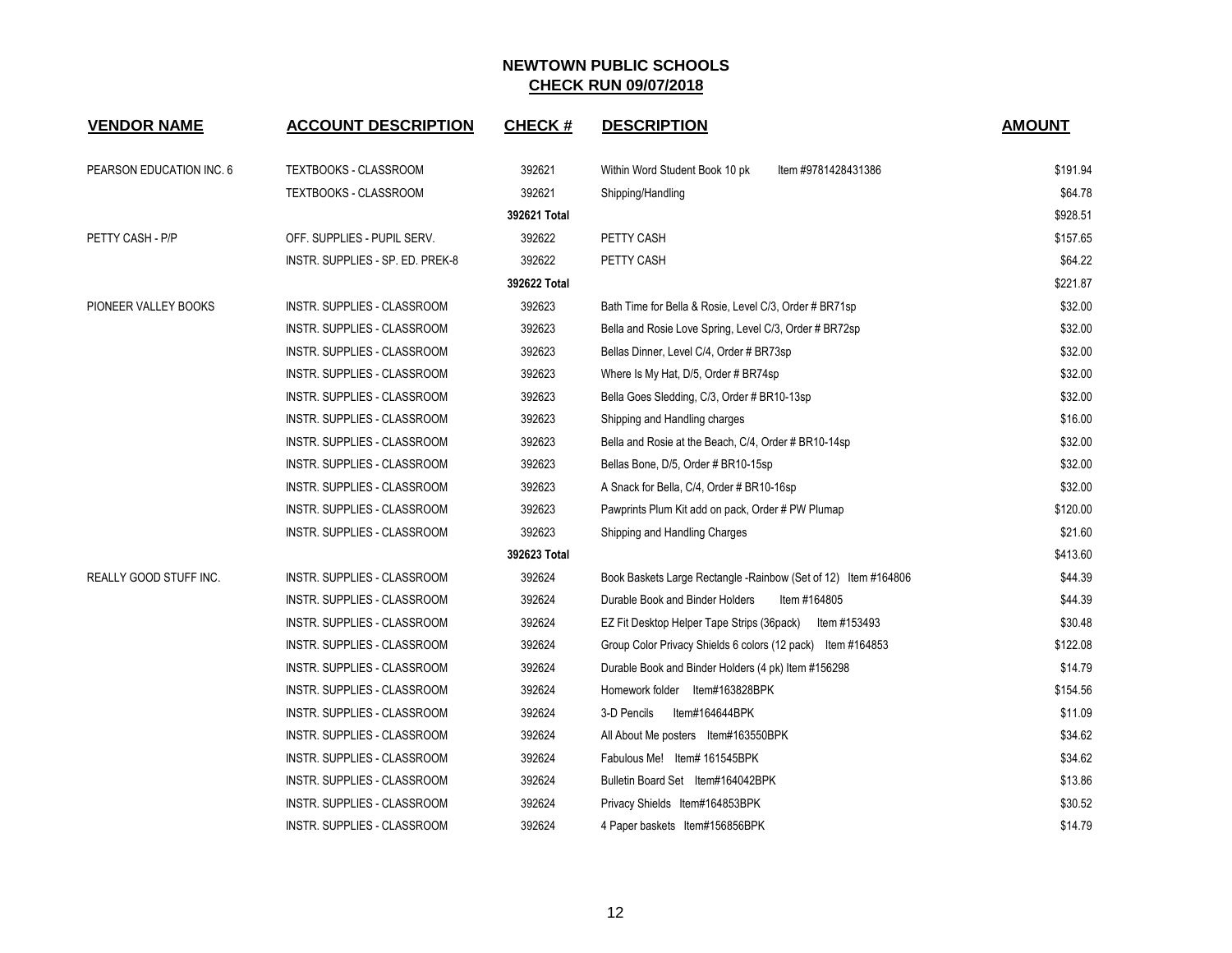| <b>VENDOR NAME</b>          | <b>ACCOUNT DESCRIPTION</b>        | <b>CHECK#</b> | <b>DESCRIPTION</b>                                                       | <b>AMOUNT</b> |
|-----------------------------|-----------------------------------|---------------|--------------------------------------------------------------------------|---------------|
| REALLY GOOD STUFF INC.      | <b>INSTR. SUPPLIES - GUIDANCE</b> | 392624        | #161082Testing Privacy Shields High Gloss- set of 12                     | \$72.12       |
|                             | INSTR. SUPPLIES - CLASSROOM       | 392624        | Classroom Supplies New 4th - Coupon Code HOT20 - No Shipping             | \$303.75      |
|                             |                                   | 392624 Total  |                                                                          | \$926.06      |
| RED THREAD SPACES LLC       | B. & G. IMPROVE - HOM.            | 392625        | CARPET / FLOOR REPLACE - HOM                                             | \$13,525.00   |
|                             | B. & G. IMPROVE - HOM.            | 392625        | VCT FLOOR INSTALL LOADING DOCK - HOM                                     | \$2,200.00    |
|                             | B. & G. IMPROVE - M.S.            | 392625        | VCT INSTALL FACULTY ROOM - NMS                                           | \$3,965.00    |
|                             | B. & G. IMPROVE - M.S.            | 392625        | VCT INSTALL A WING ANNEX - NMS                                           | \$1,650.00    |
|                             | B. & G. REPAIRS - H.S.            | 392625        | <b>REPAIR DESK UNIT - NHS</b>                                            | \$117.50      |
|                             |                                   | 392625 Total  |                                                                          | \$21,457.50   |
| RESOURCES FOR EDUCAT        | <b>INSTR. SUPPLIES - READING</b>  | 392626        | Reading Connection Invoice 2616064                                       | \$248.50      |
|                             |                                   | 392626 Total  |                                                                          | \$248.50      |
| RESPONSIVE CLASSROOM        | INSTR. SUPPLIES - CLASSROOM       | 392627        | Power of our Words, Coupon Code 20SUBSCRIBE, No S/H charges              | \$192.00      |
|                             |                                   | 392627 Total  |                                                                          | \$192.00      |
| ROCHESTER 100 INC.          | INSTR. SUPPLIES - CLASSROOM       | 392628        | Nicky s communicator forder English - Red #90051-K                       | \$437.50      |
|                             | INSTR. SUPPLIES - CLASSROOM       | 392628        | Nick s communicator folder English - Blue - 90053K Free shipping         | \$437.50      |
|                             |                                   | 392628 Total  |                                                                          | \$875.00      |
| ROSCOW, MARAVENE TAYLOR     | PROF. SERV. - PSYCH/MED. EVAL.    | 392629        | Literacy Evaluation for NMS student                                      | \$3,200.00    |
|                             |                                   | 392629 Total  |                                                                          | \$3,200.00    |
| SCHOLASTIC INC              | INSTR. SUPPLIES - CLASSROOM       | 392630        | Scholastic Magazines K-4                                                 | \$2,194.60    |
|                             | INSTR. SUPPLIES - CLASSROOM       | 392630        | Shipping/Handling                                                        | \$219.48      |
|                             | <b>INSTR. SUPPLIES - READING</b>  | 392630        | Various magagines Invoice M660                                           | \$4,789.22    |
|                             |                                   | 392630 Total  |                                                                          | \$7,203.30    |
| <b>SCHOLASTIC MAGAZINES</b> | INSTR. SUPPLIES - CLASSROOM       | 392631        | Scholastic Magazines K-4                                                 | \$668.25      |
|                             | INSTR. SUPPLIES - CLASSROOM       | 392631        | Shipping/Handling                                                        | \$60.14       |
|                             |                                   | 392631 Total  |                                                                          | \$728.39      |
| SCHOOL SPECIALTY            | INSTR. SUPPLIES - CLASSROOM       | 392632        | Math/Science Supllies 2018/2019                                          | \$52.41       |
|                             | INSTR. SUPPLIES - CLASSROOM       | 392632        | Grade 4 Supplies 2018/2019                                               | \$894.63      |
|                             | INSTR. SUPPLIES - CLASSROOM       | 392632        | Kindergarten Supplies 2018/2019                                          | \$763.15      |
|                             | INSTR. SUPPLIES - CLASSROOM       | 392632        | Reading/Writing Work Center                                              | \$315.86      |
|                             | <b>INSTR. SUPPLIES - ART</b>      | 392632        | Art supplies, construction paper, see attached                           | \$467.38      |
|                             | <b>INSTR. SUPPLIES - ART</b>      | 392632        | Art supplies, see attached, kraft paper, drawing paper, paints, markers, | \$637.42      |
|                             | INSTR. SUPPLIES - CLASSROOM       | 392632        | Special Education Supplies 2018/2019                                     | \$127.09      |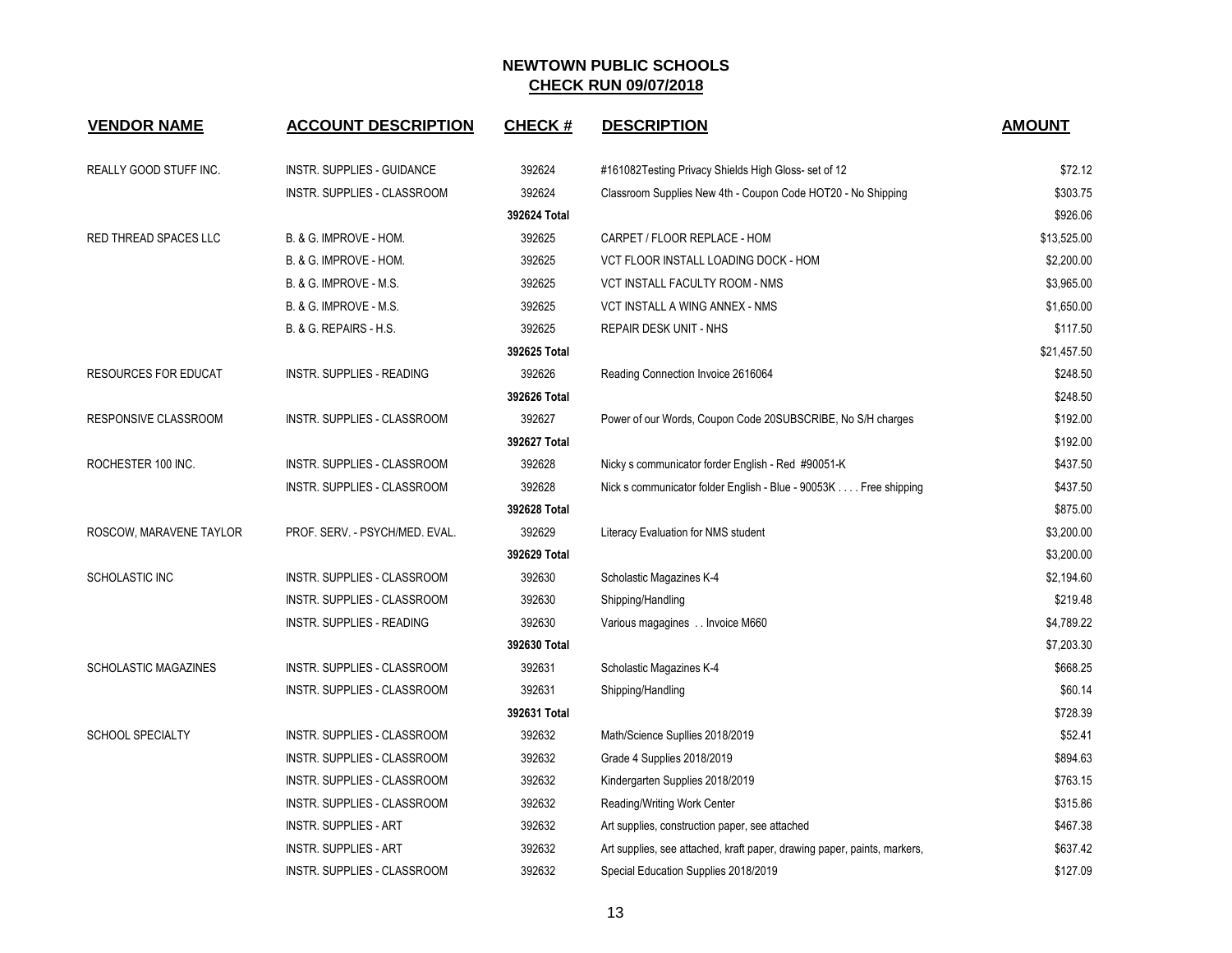| <b>VENDOR NAME</b>        | <b>ACCOUNT DESCRIPTION</b>       | <b>CHECK#</b> | <b>DESCRIPTION</b>                                                      | <b>AMOUNT</b> |
|---------------------------|----------------------------------|---------------|-------------------------------------------------------------------------|---------------|
| <b>SCHOOL SPECIALTY</b>   | INSTR. SUPPLIES - CLASSROOM      | 392632        | Computer Lab Supplies 2018/2019                                         | \$40.05       |
|                           | INSTR. SUPPLIES - CLASSROOM      | 392632        | School Counsoler Supplies 2018/2019                                     | \$32.07       |
|                           | INSTR. SUPPLIES - CLASSROOM      | 392632        | Special Education Supplies 2018/2019                                    | \$82.97       |
|                           | INSTR. SUPPLIES - CLASSROOM      | 392632        | Reading Materials - Words I Use When I Write Class Set                  | \$175.80      |
|                           | INSTR. SUPPLIES - CLASSROOM      | 392632        | <b>SHIPPING</b>                                                         | \$21.10       |
|                           | INSTR. SUPPLIES - CLASSROOM      | 392632        | Classroom supplies CREC 7788107338 Free shipping                        | \$11.36       |
|                           | INSTR. SUPPLIES - CLASSROOM      | 392632        | Classroom supplies CREC 7788107338 Free shipping                        | \$1,686.10    |
|                           | INSTR. SUPPLIES - CLASSROOM      | 392632        | Classroom supplies CREC 7788107338 Free shipping                        | \$63.00       |
|                           | <b>INSTR. SUPPLIES - ART</b>     | 392632        | Art Supplies K-4 2018/2019                                              | \$715.74      |
|                           | INSTR. SUPPLIES - CLASSROOM      | 392632        | Various supplies for classrooms<br>2018-2019                            | \$746.88      |
|                           | INSTR. SUPPLIES - CLASSROOM      | 392632        | Classroonm supplies                                                     | \$111.60      |
|                           | SUPPLIES - LIBRARY               | 392632        | #1595543. Set of 24 Flagship Carpets Forest Floor Stow-N-Go 16          | \$202.46      |
|                           | INSTR. SUPPLIES - CLASSROOM      | 392632        | Lesson plan books - 1473699 - invoice# 208121229754                     | \$147.00      |
|                           |                                  | 392632 Total  |                                                                         | \$7,294.07    |
| SHAR PRODUCTS CO.         | <b>EQUIPMENT - MUSIC</b>         | 392633        | Hoffmann Bass Outfit, Half size, Bass Bag, etc. Item PB100s1 12         | \$2,298.00    |
|                           | <b>EQUIPMENT - MUSIC</b>         | 392633        | delivery                                                                | \$150.00      |
|                           |                                  | 392633 Total  |                                                                         | \$2,448.00    |
| SOCIAL STUDIES SCHOO      | TEXTBOOKS - SOC. STUDIES         | 392634        | An Age Of Extremes, hardback book for classroom use. ISBN 9780195189018 | \$499.00      |
|                           | TEXTBOOKS - SOC. STUDIES         | 392634        | Ship charge                                                             | \$59.88       |
|                           |                                  | 392634 Total  |                                                                         | \$558.88      |
| SOUCAR, DENISE            | CONTRACTED SERV. - ADMIN.        | 392635        | Scheduling services May - June 2018                                     | \$250.00      |
|                           |                                  | 392635 Total  |                                                                         | \$250.00      |
| STAMP FULFILLMENT SV      | POSTAGE - ADMIN.                 | 392636        | Personalized stamped envelopes - see attached                           | \$586.00      |
|                           | POSTAGE - ADMIN.                 | 392636        | Shipping/Handling                                                       | \$16.05       |
|                           |                                  | 392636 Total  |                                                                         | \$602.05      |
| STAPLES BUSINESS ADVANTAG | <b>INSTR. SUPPLIES - ART</b>     | 392637        | Instructional supplies Art free shipping                                | \$133.98      |
|                           | <b>INSTR. SUPPLIES - ART</b>     | 392637        | Instructional supplies Art free shipping                                | \$42.89       |
|                           |                                  | 392637 Total  |                                                                         | \$176.87      |
| STATE OF CONNECTICUT      | <b>PROF. SERV. - B. &amp; G.</b> | 392638        | ELEVATOR INSPECTIONS - 2018-2019                                        | \$240.00      |
|                           |                                  | 392638 Total  |                                                                         | \$240.00      |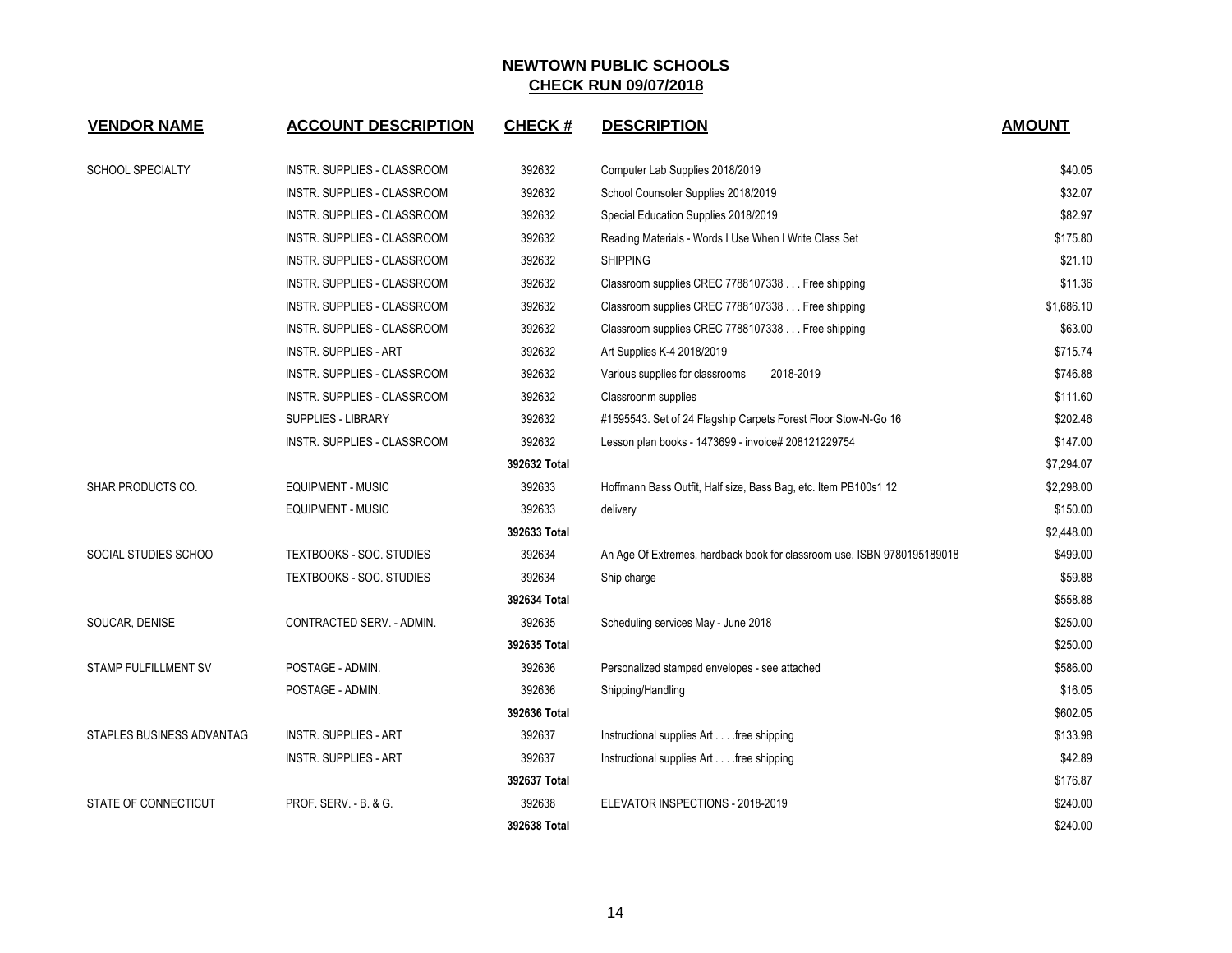| <b>VENDOR NAME</b>              | <b>ACCOUNT DESCRIPTION</b>       | <b>CHECK#</b> | <b>DESCRIPTION</b>                                    | <b>AMOUNT</b> |
|---------------------------------|----------------------------------|---------------|-------------------------------------------------------|---------------|
| <b>SUPPLYWORKS</b>              | <b>B&amp;G SUPPLIES - MAINT.</b> | 392639        | DEGREASER, MICROFIBER CLOTHS, BOTTLE FILLING STATIONS | \$69.74       |
|                                 | <b>B&amp;G SUPPLIES - MAINT.</b> | 392639        | DEGREASER, MICROFIBER CLOTHS, BOTTLE FILLING STATIONS | \$356.04      |
|                                 |                                  | 392639 Total  |                                                       | \$425.78      |
| TAX COLLECTOR NEWTOWN           | SEWER OPERATION & MAINT.         | 392640        | SEWER USE MAINT                                       | \$7,633.60    |
|                                 | SEWER OPERATION & MAINT.         | 392640        | <b>SEWER USE MAINT</b>                                | \$585.47      |
|                                 | SEWER OPERATION & MAINT.         | 392640        | SEWER USE S/H                                         | \$2,304.34    |
|                                 |                                  | 392640 Total  |                                                       | \$10,523.41   |
| <b>TECH AIR</b>                 | <b>INSTR. SUPPLIES - SCIENCE</b> | 392641        | C/O CYLINDER MAINT FEES - 1 YR                        | \$45.00       |
|                                 | <b>INSTR. SUPPLIES - SCIENCE</b> | 392641        | SAFETY/ENVIRONMENTAL LEASE                            | \$17.00       |
|                                 |                                  | 392641 Total  |                                                       | \$62.00       |
| TOM'S SERVICE LLC               | <b>REPAIRS - CAFETERIA</b>       | 392642        | <b>REPAIR COMBI OVEN</b>                              | \$560.00      |
|                                 | <b>REPAIRS - CAFETERIA</b>       | 392642        | <b>REPAIR FRYER</b>                                   | \$140.00      |
|                                 | <b>REPAIRS - CAFETERIA</b>       | 392642        | <b>REPAIR GRILL</b>                                   | \$84.00       |
|                                 |                                  | 392642 Total  |                                                       | \$784.00      |
| <b>TORRCO</b>                   | B. & G. REPAIRS - H.S.           | 392643        | ADAPTERS, COUPLINGS - PLUMBING REPAIRS NHS            | \$1,013.40    |
|                                 | B. & G. REPAIRS - H.S.           | 392643        | ADAPTERS, COUPLINGS - PLUMBING REPAIRS NHS            | \$145.88      |
|                                 |                                  | 392643 Total  |                                                       | \$1,159.28    |
| VAZZANO, BRIANNE                | INSTR. SUPPLIES - CLASSROOM      | 392644        | <b>SUPPLIES</b>                                       | \$94.45       |
|                                 |                                  | 392644 Total  |                                                       | \$94.45       |
| <b>VERNIER SOFTWARE &amp; T</b> | INSTR. SUPPLIES - SCIENCE        | 392645        | SEE ATTACHED LIST                                     | \$562.57      |
|                                 | INSTR. SUPPLIES - SCIENCE        | 392645        | DUAL-RANGE FORCE SENSOR DFS-BTA                       | \$872.00      |
|                                 | <b>INSTR. SUPPLIES - SCIENCE</b> | 392645        | <b>MOTION DETECTORS MD-BTD</b>                        | \$553.00      |
|                                 | <b>INSTR. SUPPLIES - SCIENCE</b> | 392645        | PHOTOGATES VPG-BTD                                    | \$180.00      |
|                                 | <b>INSTR. SUPPLIES - SCIENCE</b> | 392645        | LABQUEST MINI LQ-MINI                                 | \$149.00      |
|                                 | INSTR. SUPPLIES - SCIENCE        | 392645        | <b>SHIPPING</b>                                       | \$21.28       |
|                                 |                                  | 392645 Total  |                                                       | \$2,337.85    |
| <b>WELTON, JENNIFER</b>         | <b>MEMBERSHIPS - GUIDANCE</b>    | 392646        | <b>CSCA &amp; ASCA MEMBERSHIP</b>                     | \$189.00      |
|                                 |                                  | 392646 Total  |                                                       | \$189.00      |
| YOUTH EDUCATION IN THE AR       | CONTRACTED SERV. - MUSIC         | 392647        | <b>NEW ENGLAND REGIONAL</b>                           | \$250.00      |
|                                 | CONTRACTED SERV. - MUSIC         | 392647        | NEW ENGLAND STATES CHAMPIONSHIP                       | \$550.00      |
|                                 | <b>MEMBERSHIPS - MUSIC</b>       | 392647        | US BAND MEMBERSHIP FEE                                | \$200.00      |
|                                 |                                  | 392647 Total  |                                                       | \$1,000.00    |